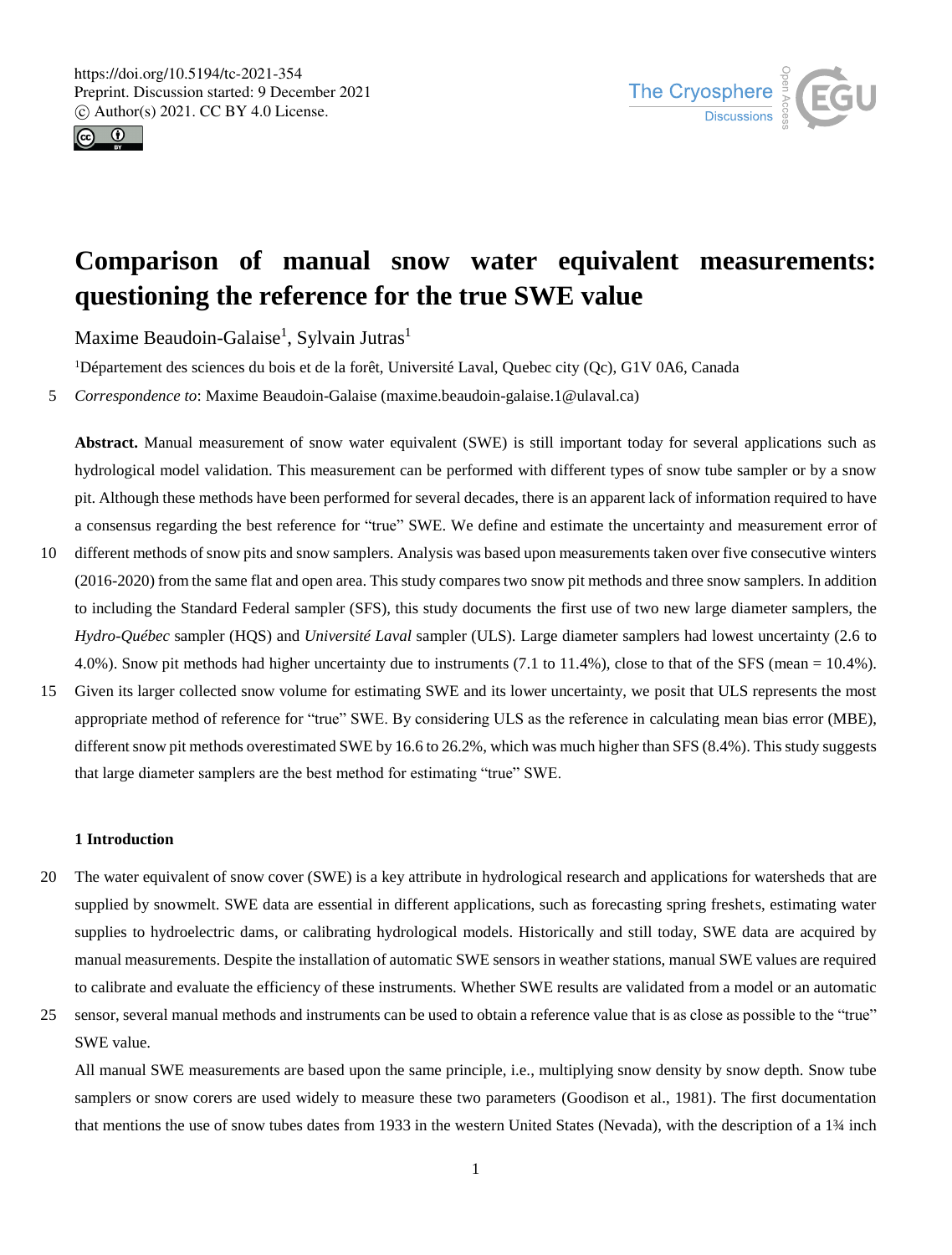



- 30 diameter aluminum tube that was referred to as the Mt. Rose sampler (Church and Elges, 1933). To facilitate data measurement, SWE were obtained from a spring scale that has already been calibrated in water equivalent inches. This report was also the first mention of snow surveying, where snow courses consisting of a path of 20 measurement points, permitted a representative estimate of snow conditions in portions of watersheds. Since then, several variations of the Mt. Rose sampler that was devised by Dr. Church have been designed by different agencies or research groups (Farnes et al., 1980, 1982).
- 35 In the Province of Quebec (Canada), the Standard Federal sampler (SFS) is most frequently used for obtaining SWE measurements over one hundred-plus snow courses that are managed by the *Ministère de l'Environnement et de la Lutte contre les changements climatiques* (MELCC) (MDDEP, 2008). Initially designed for measurement in dense and deep snowpack (Work et al., 1965), the SFS is widely used across North America, given its many advantages, such as ease of transport and its use in the field (Goodison et al., 1981). The SFS enables the measurement of snow depth, mean snow density of the snow
- 40 cover, and the SWE. The two most common sources of uncertainty for this type of sampler are its side slots and its cutter design (Dixon and Boon, 2012). Previous studies in western Canada showed that the SFS overestimates SWE by 4.6 to 10.5% compared to SWE that is obtained by weighing all of the snow within a large-sized test plot  $({\sim}3 \text{ m}^2)$ , which is referred to as a volumetric pit (Beaumont, 1967; Farnes et al., 1980; Goodison et al., 1981; Work et al., 1965). The measurement error for small diameter samplers (inner area of 10-12 cm<sup>2</sup>) that are similar to SFS produced overestimates of 10% at most when
- 45 compared to a glacier sampler (Goodison et al., 1987). On one hand, it had been assumed that SFS overestimation was due to addition of snow into the sampler through the slots by rotating the instrument when it was inserted into the snowpack (Beaumont and Work, 1963). On the other hand, for SWE measurements in shallower snow cover and in the presence of ice layers, the SFS underestimated SWE (Turcan and Loijens, 1975; Farnes et al., 1983). The presence of a melt-freeze crust or ice layers can form a plug blocking the opening of the snow sampler (Farnes et al., 1983). With a blocked opening, the snow
- 50 sampler prevents snow from entering the tube when it is inserted beyond the ice layer, which would decrease the measured snow core length, density and SWE.

Among the elements that can explain differences in accuracy among different samplers, the most common are the size of the sampler opening and its ability to penetrate the snowpack without producing an ice plug (Freeman, 1965). To obtain SWE measurements with greater accuracy, snow samplers with a larger diameter have been designed. Larger samplers will show

- 55 better performance in snow covers in the presence of dense snow or ice layers (Goodison, 1978; Dixon and Boon, 2012). Large diameter samplers, such as the ESC30 (I.D. = 6.18 cm; 30 cm<sup>2</sup>), did not show significant overestimation of SWE when compared to a glacier sampler (I.D. = 10.2 cm; 81.9 cm²) (Farnes et al., 1982). In contrast, Dixon and Boon (2012) observed that larger samplers underestimate SWE by 10% compared to that measured with snow pits, while the SWE of the SFS did not differ from that of the snow pits.
- 60 Another way of measuring SWE is by estimating it from measurements that are acquired within a snow pit. The snow pit is generally considered to be a good reference for the "true" SWE value (Sturm et al., 2010). Snow pits has been frequently used as the SWE reference when evaluating the error of snow samplers (Sturm et al., 2010; Dixon and Boon, 2012; López-Moreno et al., 2020) or automatic SWE sensors (Choquette et al., 2013; Kinar and Pomeroy, 2015b; Henkel et al., 2018; Mavrovic et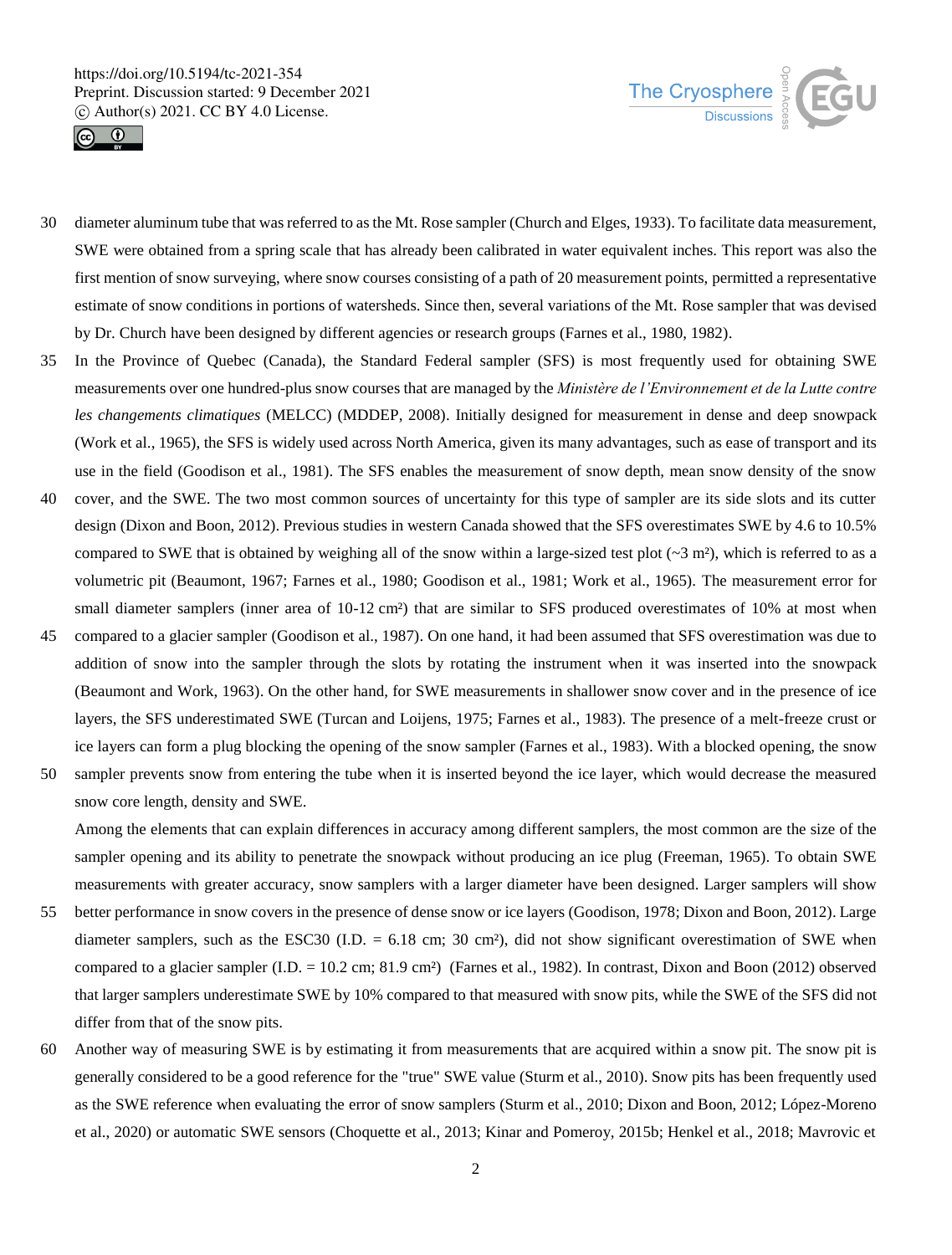



al., 2020). One major advantage of making a snow pit is that it permits the observation and measurement of the stratigraphy 65 of the snowpack (Kinar and Pomeroy, 2015a). A snow pit is simply an opening that is manually excavated in the snow cover, and is generally large enough to enable a person to stand comfortably in it and make measurements on the vertical face of the pit. Numerous snow density measurements are taken with the depth of the snow pit using a sampler of specific volume, which is known as a density cutter. These snow density measurements are then used to estimate the snow cover SWE. Density cutters can assume different shapes (cylinder, wedge or box) and volumes (100 to 1000 cm<sup>3</sup>) (Conger and McClung, 2009; Kinar and 70 Pomeroy, 2015a). The main sources of uncertainty for density cutters can arise from compaction of light snow when the device is inserted into the snowpack, from snow loss when it is removed, and measurements that are taken through an ice layer (Proksch et al., 2016). Density cutters exhibited uncertainty ranging from 0.8 to 6.2% (Conger and McClung, 2009). They can

overestimate low-density snow by 1 to 6%, while underestimating high density snow by 1 to 6% (Proksch et al., 2016).

- Snow pit SWE can be estimated according to two methods, which differ in their snow density sampling approach. The first 75 method consists of considering stratification of the snow cover (Pomeroy and Gray, 1995; Senese et al., 2018). Using the density and thickness measurements for each snow layer to estimate their respective SWE, snow pit SWE is calculated as the sum of all snow layer SWE. A second method of calculation disregards the stratification of the snow cover by taking density samples at regularly spaced intervals between the ground surface and the surface of the snowpack (Elder et al., 1991; Fassnacht et al., 2010; Dixon and Boon, 2012; Proksch et al., 2016). Thus, snow pit SWE is obtained as the product of snow depth and
- 80 average snowpack density. Moreover, both snow pit methods require much more time, equipment and expertise than snow tube sampling when it comes to estimating snow water equivalent (Pomeroy and Gray, 1995). A variation of this method measures all of the snow from the snow surface to the ground using a metal cylinder that is referred to as a glacier sampler. This method was used by the Western Snow Conference Metrication Committee as the SWE reference in many comparisons that evaluated different snow tube samplers (Farnes et al., 1983). Measurements are taken every 35-38 cm, where a metal plate
- 85 is placed perpendicular to the snow pit to stop the glacier sampler between two snow samples. Regardless of the method that is used to calculate snow pit SWE from density cutters, they rely upon the sum of numerous measurements that are each prone to errors. Inevitably, estimates of snow cover SWE are dependent upon the sum of multiple uncertainties. To our knowledge, uncertainty of the snow pit SWE has never been estimated.

When considered accordingly, the manipulations that are necessary for the measurement of SWE from snow pits has many 90 sources of uncertainty and inevitably generate errors. Therefore, this widely recognized method of reference for SWE measurement possibly could generate over- or underestimates of the "true" SWE. The objective of this study is to estimate the uncertainty and the measurement error of numerous snow pit and snow sampler methods to identify which would represent the most appropriate method of reference for the "true" SWE. We posit that once all errors are considered, large size snow tube samplers would yield consistent measurements and results that are closest to the "true" SWE. We further expect snow

95 pits to exhibit great variability and, therefore, not to be representative of the most appropriate reference for "true" SWE. Although the concepts of uncertainty and measurement error seem basic, it is possible to find different interpretations in the literature (JCGM, 2008). This confusion leads to difficulty in understanding and comparing different SWE measurement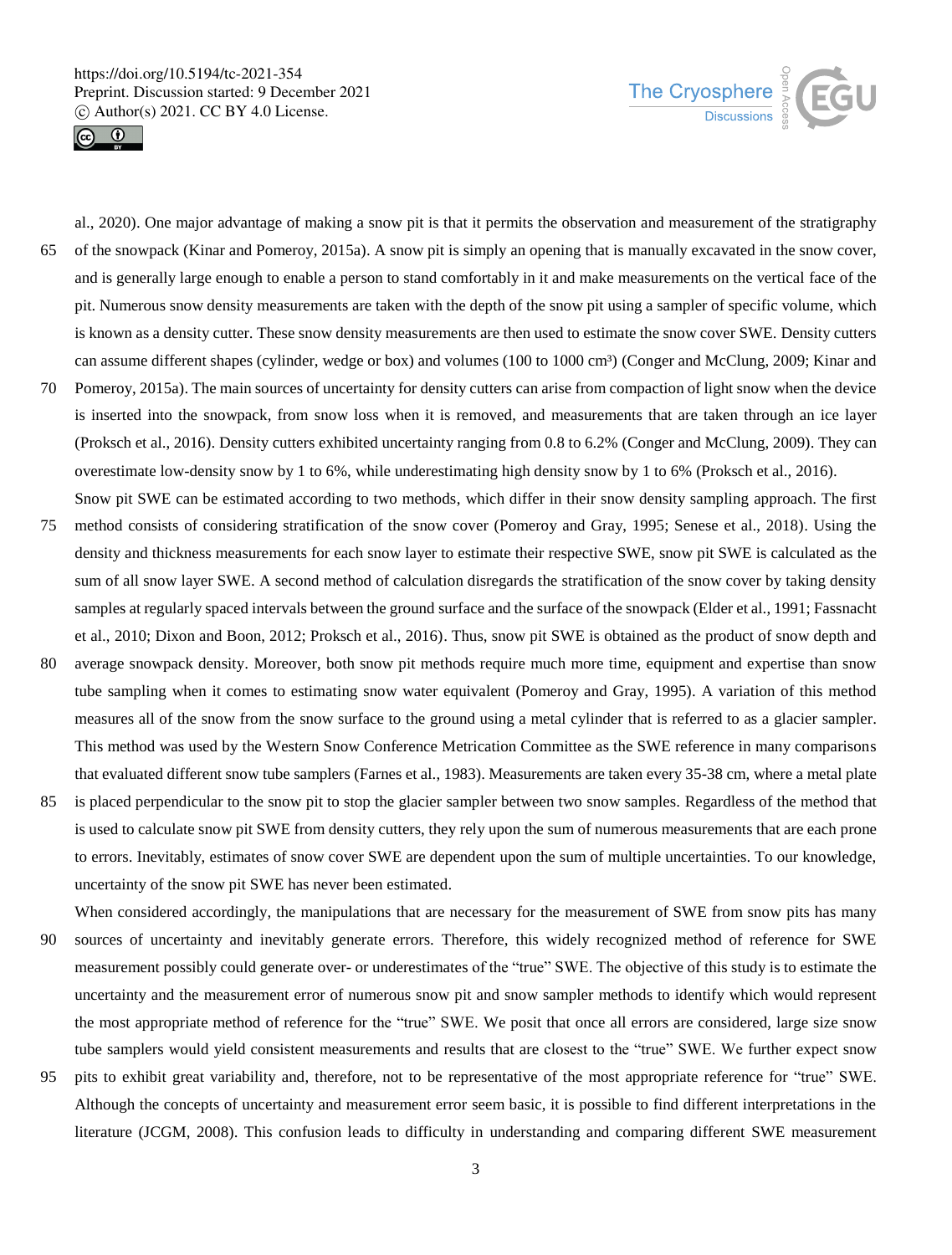



methods. In order to avoid misinterpretation for the results presented in this study, the calculated statistical values will be supported by definitions and equations from the literature.

## 100 **2 Material and methods**

## **2.1 Study area**

*Forêt Montmorency* (FM) covers 397 km² and has been managed by *Université Laval* as forestry teaching and research facility since 1965. Located about 80 km north of Quebec City, the forest reserve lies within the balsam fir bioclimatic domain, in the boreal biome. The NEIGE site is located in the FM (47º19'20.15" N, 71º9'4.11" W) and has been part of the Canadian Solid

- 105 Precipitation Intercomparison Experiment (C-SPICE) since 2014 (Nitu et al., 2012). With average annual precipitation of 1583 mm, of which 620 mm (41%) falls as snow, the duration of snow cover typically exceeds 180 days (ECCC, 2021). Over past winters, up to 16 solid precipitation gauges have been used simultaneously, while more than 30 ancillary instruments provided exhaustive meteorological information (Pierre et al., 2019). The NEIGE site covers an area of 1 ha where the forest was harvested, the humus was removed, and the gravelly sandy soil was levelled using heavy machinery. A specific area of
- 110 0.12 ha that was located in the middle of the site is dedicated to snow surveys, where transit across the site was strictly prohibited during the periods of snow accumulation and melt. To avoid topographic variation that could affect SWE measurements, the ground surface was meticulously levelled manually and large rocks were removed from this open and flat area. A site visit is conducted each year before snowfall to ensure that there is no debris or vegetation on the ground that could disturb measurements or damage the snow samplers. The closest trees (balsam fir, 10 to 14 m tall) that surrounded the snow
- 115 survey area are located > 25 m away, i.e., a distance equal to or greater than twice the height of the surrounding trees.

## **2.2 Snow sampler measurements**

For five winters (January 2016 to May 2020), manual SWE measurements of the snow cover were performed on a weekly or bi-weekly basis. SWE data were taken from January (winters of 2016, 2017 and 2018) or from November (winters of 2019 and 2020) until the snowpack melted completely, which generally occurred in mid-May. During each field visit, three SWE

120 measurements were made with each snow tube sampler, i.e., the Standard Federal sampler (SFS), the *Hydro-Québec* sampler (HQS), and the *Université Laval* sampler (ULS) (Fig. 1). SFS and ULS were used throughout the study, while the HQS was added to the measurement campaign from winter 2018 onward. All snow measurements were collected exclusively by meticulously trained scientific observers, of which the lead author and a technician were respectively responsible for 22% and 66% of the field visits.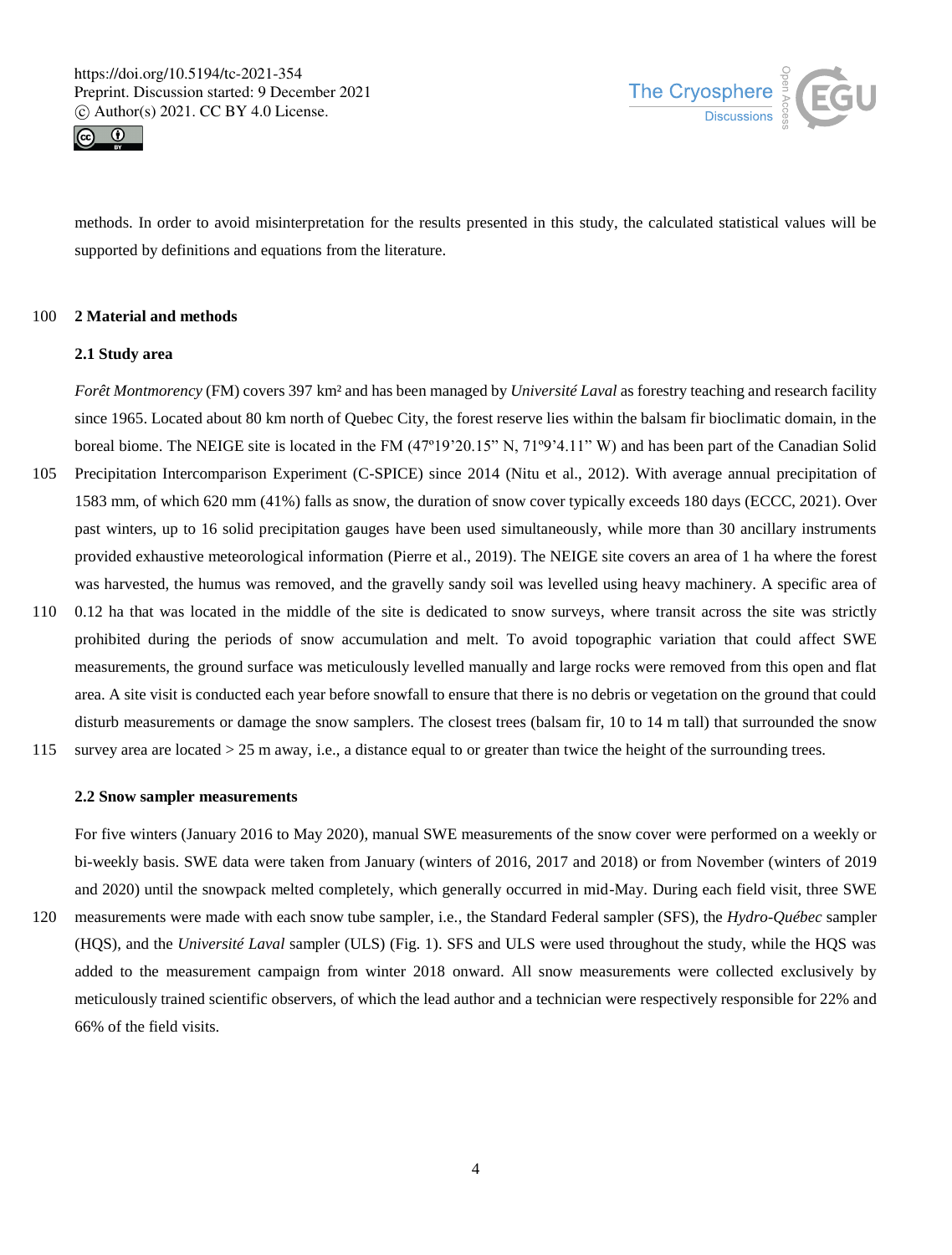





125

**Figure 1: Snow samplers that were used in this study. From left to right: (a) Standard Federal sampler (SFS); (b)** *Hydro-Québec* **sampler (HQS); and (c)** *Université Laval* **sampler (ULS)**

The SFS was designed in 1935 by the U.S. Soil Conservation Service (Work et al., 1965). This snow sampler consists of 0.76 m-long sections of aluminum tube  $(I.D. = 3.81$  cm; 11.4 cm<sup>2</sup>). The first section is equipped with a tooth cutter at one end 130 and is threaded at the other, enabling the assembly of multiple sections to adjust for snow depth. The external sampler surface bears a ruler that is graduated in cm  $(\pm 0.5 \text{ cm})$ , which permits measurement of snow depth once the sampler is inserted vertically from the snow surface down to the ground. After snow depth has been measured, the SFS is inserted deeper into the ground to plug the end, allowing the snow tube to be removed from the snowpack without having to dig down to the ground surface. Given the sandy soil that was found on the experimental site, the plug that was produced was generally thin. When

- 135 the plug was absent, the presence of sand particles at the end of the snow core was used to validate the correct sampling of the snow. If there were no plug or sand particles, the measurement was resumed since it is not possible to exclude the hypothesis that snow had fallen through the sampler opening during its extraction. The small diameter of the SFS normally retains the snow core within the tube when it is extracted. Slots along the tube allow the observer to read the snow core length. The SFS uses a spring balance that is calibrated in cm of water equivalent, which enables direct weighing of the sampler  $(\pm 1 \text{ cm SWE})$ .
- 140 The SWE of a snow core was calculated by subtracting the empty sampler mass from the mass of the snow-filled sampler. The HQ sampler (HQS) was designed by the provincial electrical utility *Hydro-Québec* (HQ) to provide their employees with an alternative SWE measurement method, particularly when snow conditions caused SFS measurements to be unreliable, such as presence of melt-freeze crust or ice layers that would clog the SFS. The HQS is constructed of a 1.45 m-long aluminum tube (I.D.= 12.1 cm; 114.4 cm²), toothed at one end and displaying a graduated ruler on its surface ( $\pm$  0.5 cm). Like the SFS,
- 145 the HQS has side slots enabling the user to read the snow core length while it is still inside the sampler. Due to the larger diameter of the sampler, once inserted in the snow, it is necessary to dig to the ground surface to insert a plate in a slot at its base to prevent snow loss from the sampler during its extraction from the snowpack. The snow core is then emptied into a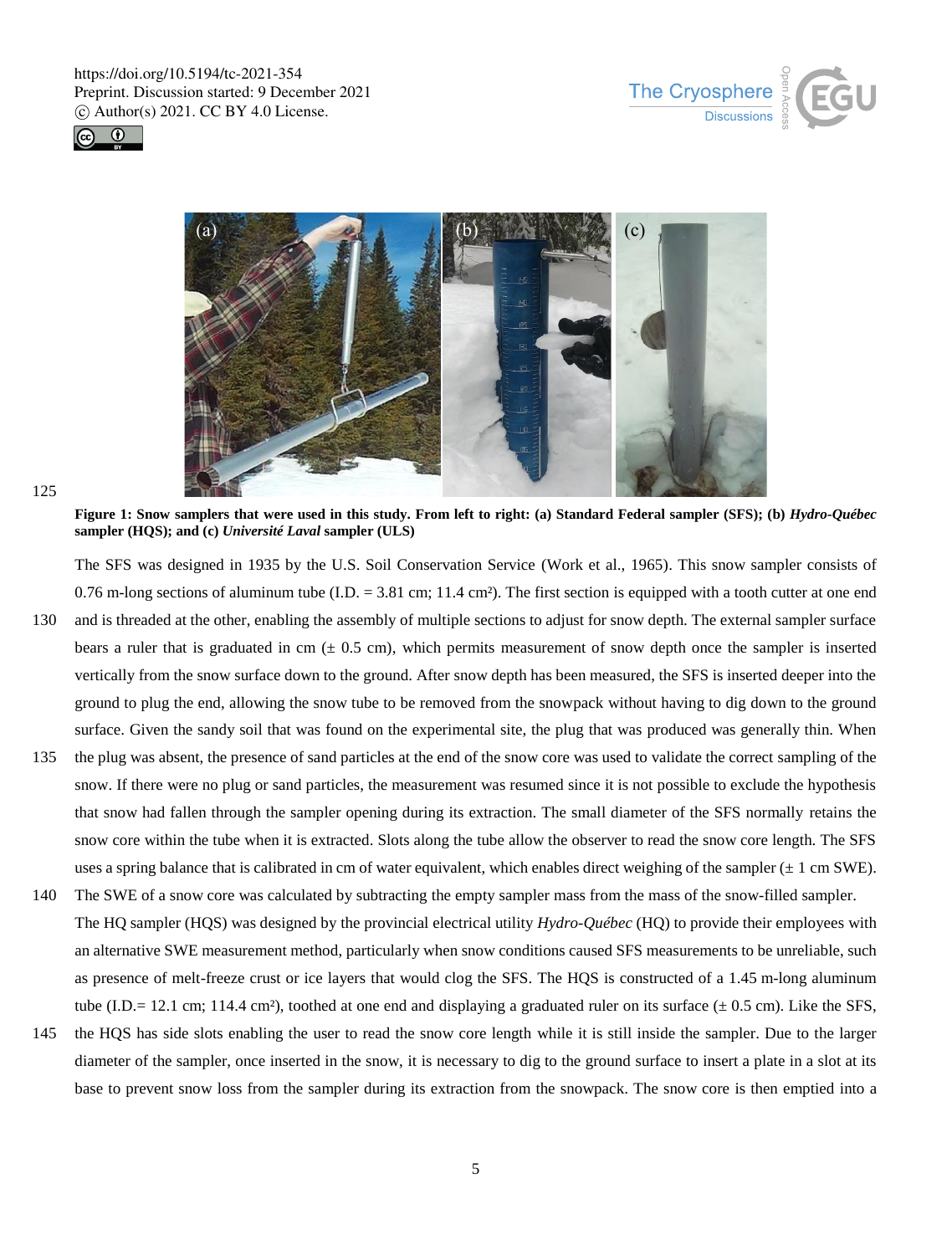



container, which was weighed using an electronic handheld suspended weighing scale ( $\pm$  50 g). From these measurements, the snow core density,  $\rho_S$  (g cm<sup>-3</sup>), was calculated, according to the following equation (Kinar and Pomeroy, 2015a):

$$
150 \quad \rho_S = \frac{w}{\pi \times (r)^2 \times h} \tag{1}
$$

where *w* is the snow core mass (g), *r* is the inner radius of the sampler (cm), and *h* is the snow depth (cm). The *w* value was calculated by subtracting the empty container mass from the mass of the snow-filled container. With this density value, the snow sampler SWE, *SWE<sup>S</sup>* (cm), was calculated using the following equation (Pomeroy and Gray, 1995):

$$
SWE_S = h \times \rho_S \tag{2}
$$

155 where *h* is the snow depth (cm) and  $\rho_s$  is the snow core density (g cm<sup>-3</sup>).

The Forest Hydrology Laboratory (*Université Laval*) constructed a large diameter snow sampler, hereafter referred to as the UL sampler (ULS). This sampler is fabricated from a 1.52 m-long polyvinyl chloride (PVC) tube (I.D. = 15.2 cm; 182.4 cm<sup>2</sup>). The opening of the ULS does not have cutter teeth; rather, the rim has a sharp bevelled edge. Once the sampler was inserted into the snow down to the ground surface, the length of the tube that remains above the snowpack and the distance between

- 160 the top of the tube and the snow core inside the tube are measured, thereby enabling the estimation of snow depth and snow core length. To extract the snow core, it was necessary to excavate the sampler down to the ground surface to insert a plate at its base to prevent snow loss during core extraction. The contents of the sampler are slowly expelled into a container, which was weighed following the method described for the HQS in order to calculate SWE. For both HQS and ULS, close attention was paid to ensure whether sampler was sufficiently inserted into the ground for the metal plate to cut into the soil surface and
- 165 not into the lower snow layer. When soil particles were seen on the surface of the snow core, one can confidently state that no snow loss has occurred.

For a SWE measurement that is made with a snow tube sampler to be considered valid, it is generally recognized that the ratio between snow core length and snow depth must be  $\geq 60\%$  (MDDEP, 2008). Below this threshold, risks of snow plugging the tube during its insertion and risks of snow core loss during tube extraction are considered high, resulting in strong

170 underestimation of SWE. This behaviour is known to affect the SFS especially, although infrequently, when specific snow conditions prevail. Under such situations, the sampler was emptied without being weighed, and reinserted into the snowpack until the threshold was exceeded. When it was impossible to gather three snow cores exceeding the 60% ratio threshold, SWE values from that sampler and date were excluded from the analysis.

## **2.3 Snow pit measurements**

175 A snow pit was dug at each field visit to provide a SWE value and a description of snowpack stratification similar as documented by Fierz et al. (2009). Density measurements were made in each contrasting snow layer that was thicker than 5 cm in the snow cover. For each layer, three samples were collected and weighed  $(\pm 1 \text{ g})$  using a wedge density cutter with a volume of 250 cm<sup>3</sup>. With these snow layer densities, three different calculation methods were used to estimate SWE from the same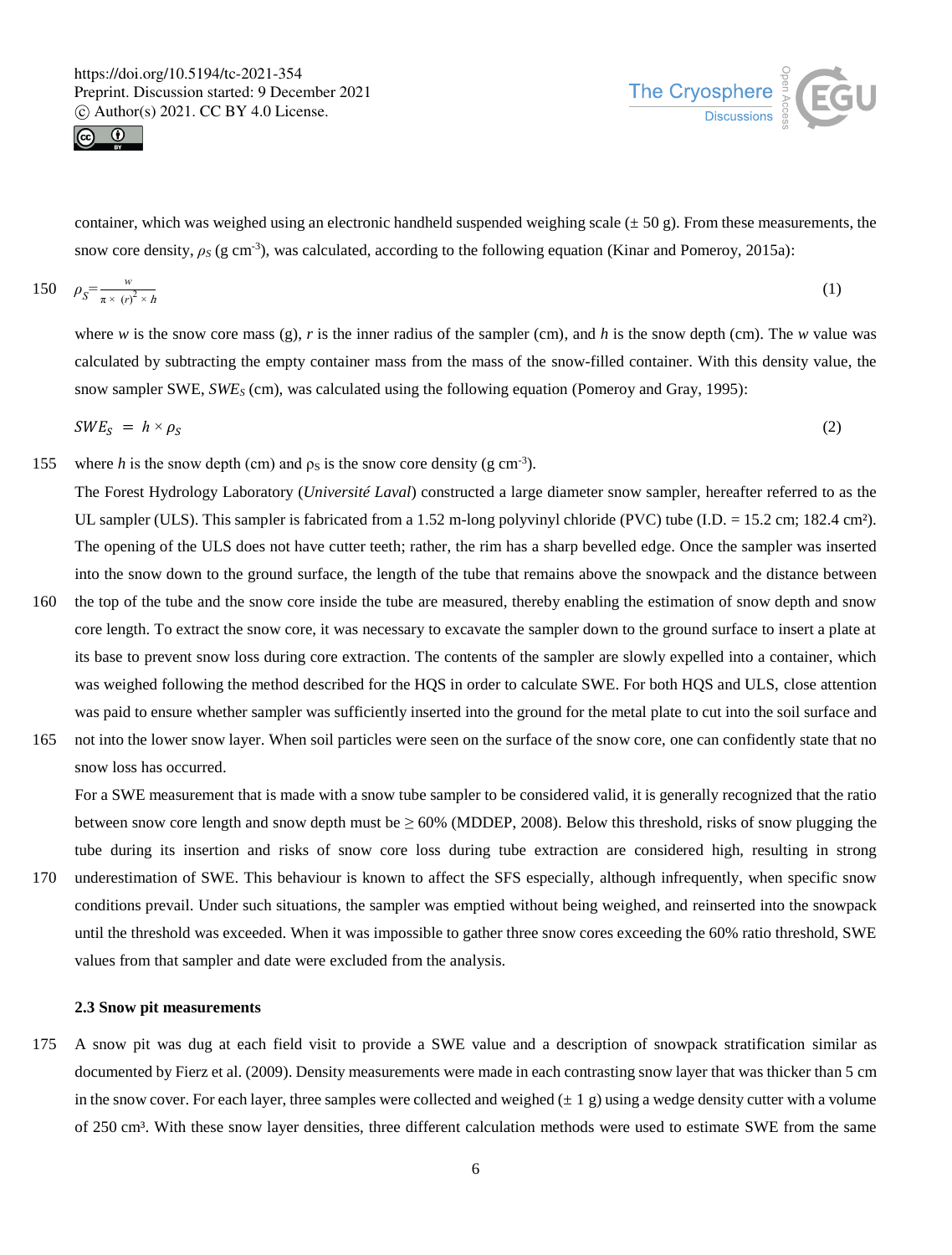



field data. These methods can be separated into 2 categories, namely, cumulative layers, methods 1-a and 1-b, and average 180 density, method 2. Snow pit SWE for methods 1-a and 1-b, i.e., *SWEp1* (cm), was calculated using the following equation:

$$
SWE_{p1} = \sum_{i=1}^{n} (t_i \times \rho_i) \tag{3}
$$

where *t* is snow layer thickness (cm),  $\rho$  is the snow layer density (g cm<sup>-3</sup>), and *i* refers to each snow layer. For methods 1-a and 1-b, each snow layer thickness was measured with a standard measuring tape graduated in cm  $(\pm 0.5 \text{ cm})$ . Using Eq. (3), methods 1-a and 1-b were differentiated according to the density attribution procedure that was used for the unsampled 185 contrasting snow layers (layer thickness < 5 cm). For method 1-a, these snow layers were assigned the average snow density

- of all sampled layers. For method 1-b, the density value of the closest sampled layer showing the same snow grain type was assigned to each unsampled snow layer. If there were no other snow layers with comparable snow grain types, the average density was applied. For both methods 1-a and 1-b, a density of 0.7175 g cm<sup>-3</sup> was assigned to ice layers. This density value was obtained from measurements of ice layers that had been sampled in 2019. Four samples of ice layer were cut, then their 190 density has been estimated from their weight and volume using a cold-water immersion method.
- For the average density method (method 2), the principle is based upon calculating a mean snow cover density from multiple samples that were collected at regular depth intervals in the snow pit (Farnes et al., 1983; Elder et al., 1991). Such regular depth interval sampling is not exempt from errors, since ice layers are often neglected given the difficulty of them being sampled without bias (Proksch et al., 2016). Some layers of diverging density and thickness also can be under or over-
- 195 represented. Despite strictly regular interval sampling procedure not being used in this study, the method 2 was used to calculate SWE from the average density of multiple density samples that were described earlier and from total snow depth that was measured in the snow pit ( $\pm$  0.5 cm). While this choice might influence the results, the irregular interval sampling that we use for method 1 is also biased; the thickness of each layer is neglected in the calculation using method 2. Most efforts were made to take accurate snow density measurements, while snow layer thickness of a snow pit was only measured with a tape
- 200 measure the precision of which is relative  $(\pm 0.5 \text{ cm})$ . Give that density measurements were not taken at regular depth intervals, the proposed calculation method consists of a combination of method 1 and the regular interval sampling method (Elder et al., 1991; Fassnacht et al., 2010). The snow pit SWE of method 2, *SWEp2* (cm), was calculated from the following equation:

$$
SWE_{p2} = (h_s \times \rho_a) + (h_i \times \rho_i) \tag{4}
$$

where  $h_s$  is the total thickness of all snow layers (cm),  $h_i$  is the total thickness of all ice layers (cm),  $\rho_a$  is the average snow 205 density of all density cutter measurements for a snow pit (g cm<sup>-3</sup>) and  $\rho_i$  is the ice density, which was estimated to be 0.7175 g cm<sup>-3</sup>. The  $h_s$  value did not include ice layer thickness. Equation 4 remains similar to Eq. (2) where the calculation is only divided into two parts, i.e., the addition of the SWE of the snow layers and the SWE of the ice layers. This method differs slightly from methods that are described in the literature, since ice layers are normally included in the mean snowpack density measurement, when they have been appropriately sampled. The *SWEp2* would likely be lower than the value that was obtained

210 with true density sampling at regular depth intervals.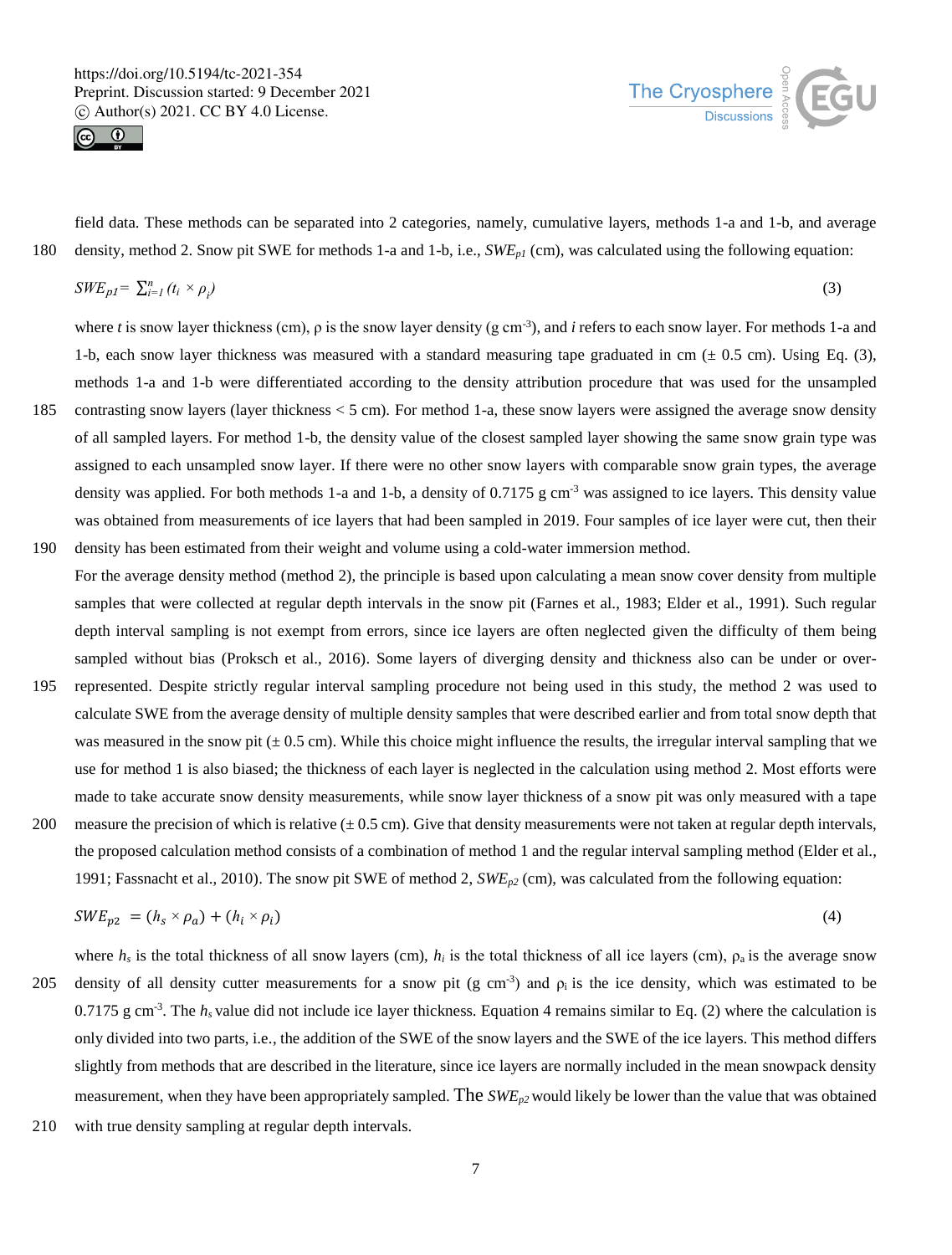



## **2.4 Statistical analysis**

### **2.4.1 Uncertainty**

In order for the statistical results to be correctly interpreted, it is important to clearly define what this study means by uncertainty and measurement error. Produced by the Joint Committee for Guides in Metrology (JCGM), the guide "*Evaluation* 

- 215 *of measurement data — Guide to the expression of uncertainty in measurement*" was used for this study in order to have an adequate definition of the statistical concepts discussed (JCGM, 2008). Uncertainty of a measurement method represents the dispersion of values that are attributable to the measuring instrument (JCGM, 2008). To characterize the uncertainty of each snow sampler, the coefficient of variation (CV) was calculated as the ratio between the standard deviation and the mean. Since repeated measurements that were taken with each snow sampler were in close proximity to one another on open and flat terrain,
- 220 sources of uncertainty should be due to the instrument and not to random effects that are induced by spatial and temporal variation. This remains a purely theoretical assumption where measurement conditions are set in place to minimize random effects, yet the impact of these effects on the uncertainty cannot be measured.

For the snow pit, the uncertainty of snow layer density has been evaluated from the CV of repeated density cutter measurements. However, this uncertainty estimate did not match the overall uncertainty of the SWE measurement that was

- 225 derived from the snow pit. First, since only one snow pit was excavated at each field visit, it technically forbids the calculation of a CV of the SWE. Second, the CV was not necessarily the most appropriate metric to facilitate robust comparisons of the uncertainty of methods that were based upon single integrative measurements (snow samplers) to methods that were based upon cumulation or averaging of multiple separated measurements (snow pit). Therefore, uncertainty was evaluated from the estimates of the precision of each instrument that was used to calculate SWE of each snow sampler and snow pit methods.
- 230 According to the statistical principles of propagation of uncertainties, the different uncertainties must be considered in either a relative or an absolute manner, according to the formula that is used (Lindberg, 2000). For each equation that was used for the SWE calculation, different measuring instruments with their precision are used to estimate different variables. According to these statistical principles, it was possible to calculate a theoretical uncertainty that was attributable to instruments for the SWE obtained according to the propagation of these uncertainties. Thus, method-related uncertainty estimate would only be
- 235 influenced by the instruments that are being used. The uncertainty due to instruments, therefore, would be excluded from random effects such as errors that were associated with the manipulation of instruments by different operators. For snow samplers, uncertainty was associated with the precision of the handheld suspended scale that was used to measure snow core mass. The snow core mass (*w*) was obtained in Eq. (1) by subtracting the empty sampler (SFS) or container (HQS and ULS) mass from the mass of the snow-filled sampler or container. The calculation, therefore, was based upon two mass
- 240 measurements that were made with a spring scale  $(\pm 1 \text{ cm of SWE})$  for SFS versus a handheld electronic suspended scale  $(\pm 50 \text{ g})$  for HQS and ULS. Snow depth measurement precision  $(\pm 0.5 \text{ cm})$  was irrelevant in the uncertainty estimation of the snow samplers SWE, since this value is overridden in the SWE calculation when Eq. (1) and (2) are combined. The absolute uncertainty due to instruments for snow samplers (expressed in cm of SWE), therefore, is constant regardless of the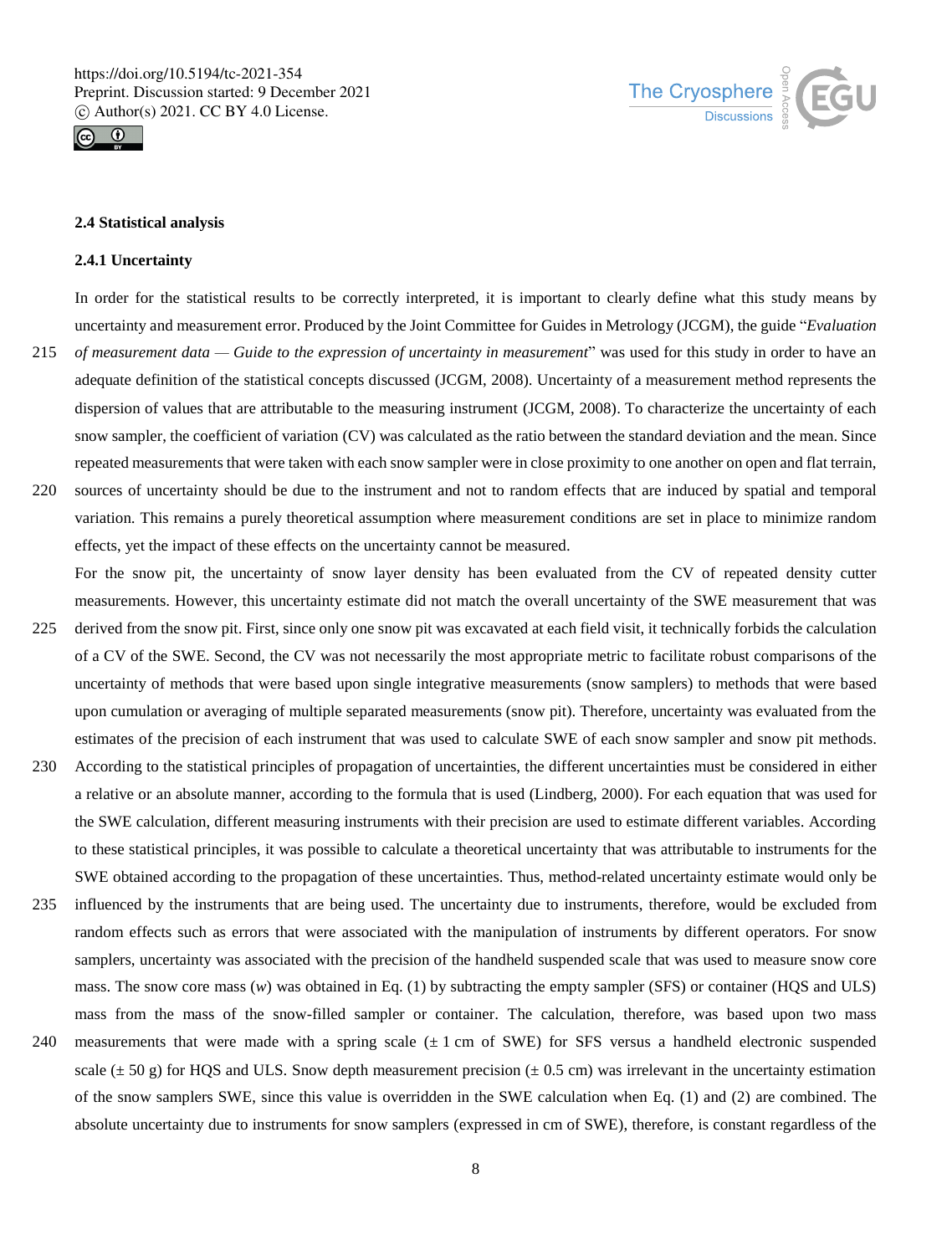



snow depth. Since uncertainty is only associated with the measurement of the snow mass, it is a constant value that is directly 245 linked to the scale being used. The relative uncertainty due to instruments (%) was obtained by dividing the absolute uncertainty by the SWE measured value. For the snow pit, the calculation was made for each snow layer. According to Eq. (3), the snow layer thickness (t) was measured with a tape measure  $(\pm 0.5 \text{ cm})$ . For snow density (ρ), it was estimated from the mass of snow measured with a digital scale  $(\pm 1 \text{ g})$  and calculated by the difference in mass between the full and empty density cutter. Although there is an error that is associated with the volume currently measured, it is not possible to include it in the 250 uncertainty calculation using this method. However, it would be considered in the calculation of the CV for the density cutter.

The uncertainty that was specific to each snow layer was cumulated to obtain the total uncertainty of the snow pit following the principles of propagation of uncertainties (Lindberg, 2000).

These two approaches to evaluate the uncertainties of a measurement provide additional information that cannot be directly compared with one another. When it is calculated with the CV, the uncertainty value takes into account both random and 255 systematic effects (JCGM, 2008). It then considers that for a measurement under the same conditions, there is an uncertainty associated with the instrument used, the observer, and the spatial and temporal variation, among others. In contrast, the uncertainty due to instruments ignores random errors and, therefore, it concerns only a portion of the uncertainty. It is only associated with the precision of the instruments that are used. Conceptually, this uncertainty due to instruments would always be the same under different conditions, while the uncertainty that is calculated with the CV may vary according to random 260 effects.

#### **2.4.2 Measurement error**

As mentioned by JCGM (2008), accuracy and measurement error are different concepts sometimes confused or misinterpreted. Accuracy represents the ability of an instrument to estimate a value that is as close as possible to the "true" value (JCGM, 2008). By this definition, accuracy is only a qualitative concept of a measurement method where the measurement error is 265 considered low. What has been calculated in this study is the error of measurement corresponding by definition to the difference

- between the measured values and a reference value (JCGM, 2008). In theory, the "true" value is obtained during a perfect measurement. Since it is not possible to know the "true" SWE value, a method was chosen, according to our best information, to be considered as the reference. To estimate the measurement error of each method, the largest sampler, the ULS, was considered as the reference for SWE measurement. Although bulky and cumbersome, it demonstrated the greatest reliability
- 270 to execute a constant and robust sampling of the snow cover in the field. Mean bias error (MBE) was calculated for each method to represent the measurement error compared to the reference. The MBE (%) has been calculated using the following equation:

$$
MBE = 100 * \frac{1}{n} \sum \frac{(SWE_m - SWE_{ULS})}{SWE_{ULS}} \tag{5}
$$

where *SWE<sub>m</sub>* is the SWE that is estimated by a snow sampler or a snow pit method (cm), the *SWE<sub>ULS</sub>* is the UL sampler 275 SWE (cm), and *n* is the number of measurements. An MBE value of zero percent represents perfect agreement between the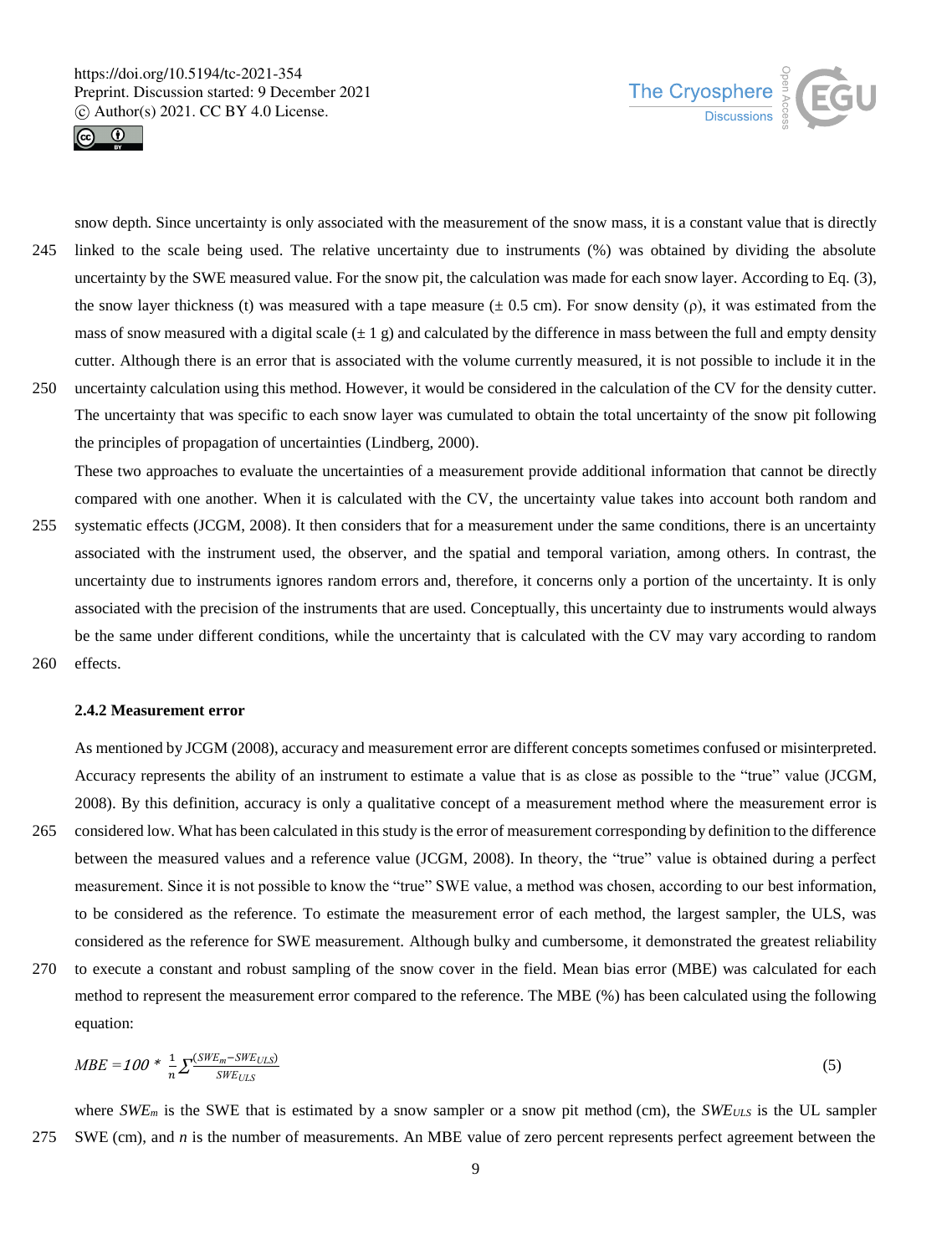



method being evaluated and the reference method. To determine whether there was a significant difference between the different SWE sampling methods that were used in the uncertainty and measurement error calculations, one-way ANOVA tests were performed. Multiple pairwise comparisons were made between each SWE measurement method to determine, by a significance level of 0.05, which pair was statistically different.

# 280 **2.5 Sampled volume**

To compare the different methods further, the sampled volume for each measurement was calculated. For snow samplers, the sampled volume was calculated as the product of the inner area of the snow sampler multiplied by snow depth. For the snow pit, the number of density samples that were taken was counted. The cumulative volume of the three measurements that were performed per sampled snow layer was considered. Since the density cutter that was used had a fixed volume of 250 cm<sup>3</sup>, the

285 total volume that was sampled was calculated as the number of samples multiplied by 250 cm<sup>3</sup>. The sampled volume did not differ between the three snow pit calculation methods, given that the same number of density measurements was used for the SWE calculation.

## **3 Results**

## **3.1 Uncertainty**

290 From 2016 to 2020, a total of 87 snow pits were excavated, whereby 398 snow layers were sampled, for a total of 1194 snow density measurements. Snow density ranged between 0.090 and 0.590 g cm<sup>-3</sup>, with a mean of 0.287 g cm<sup>-3</sup> (Table 1). Snow density measurements with a density cutter of 250 cm<sup>3</sup> exhibited an average coefficient of variation of 5.54%. Uncertainty of the snow density measurements depended upon the sampled snow layer density (Table 1).

**Table 1: Average coefficient of variation (CV) of three replicate measurements of snow density that were measured with a wedge**  295 **density cutter for different snow density classes**

| Snow density class $(g \text{ cm}^{-3})$ | Coefficient of variation $(\% )$ | Count |
|------------------------------------------|----------------------------------|-------|
| $0.090 - 0.200$                          | 7.58                             | 80    |
| $0.201 - 0.260$                          | 4.48                             | 60    |
| $0.261 - 0.310$                          | 4.91                             | 112   |
| $0.311 - 0.360$                          | 4.98                             | 65    |
| 0.361-0.600                              | 5.65                             | 81    |
| All                                      | 5.54                             | 398   |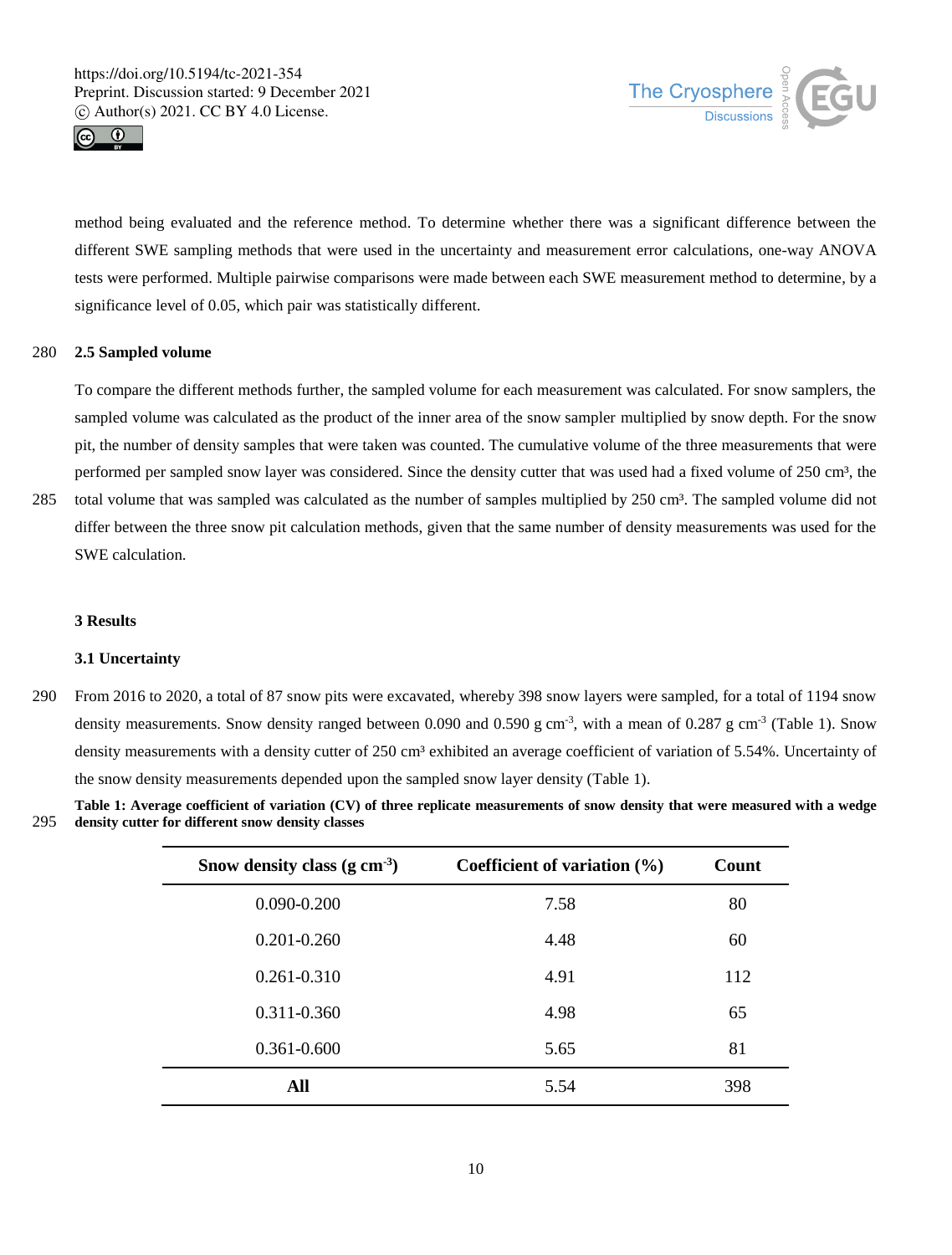



Measurements in low-density layers  $\leq 0.200$  g cm<sup>-3</sup> showed significantly greater variability than did higher density layers  $\geq$ 0.201 g cm<sup>-3</sup> (*p*-value = 1.21  $*$  10<sup>-4</sup>). Although the CV is higher for the measurements in high-density layers ( $\geq$  0.361 g cm<sup>-3</sup>), significant differences were not apparent between these measurements or those between 0.201 and 0.360 g cm<sup>-3</sup>.

- Over the five winters of the study, 606 snow cores were collected for SWE measurements with three snow samplers (Table 2). 300 SWE values that were measured with the three samplers ranged from 50 to 481 mm (mean = 268 mm). The number of days that were rejected represents the total of days excluded from the analysis for a snow sampler. The only reason for rejecting data was a ratio of core length/snow depth lower than 60%. The average value of this ratio also differed between the SFS (a small diameter sampler) and the large diameter samplers, i.e., the ULS and HQS. With 77.9%, the SFS has the lowest ratio, which is 13% lower than ULS and HQS.
- 305 **Table 2: SWE measurements for snow samplers and snow pits.**

|                                                        | Snow pit <sup>a</sup> | <b>SLS</b> | <b>HQS</b> | <b>ULS</b> |
|--------------------------------------------------------|-----------------------|------------|------------|------------|
| <b>Number of samples</b>                               | 91                    | 188        | 160        | 258        |
| Number of days with data                               | 91                    | 60         | 52         | 84         |
| Number of days rejected                                | $\theta$              | 19         | 3          | 3          |
| Average ratio snow core length /<br>snow depth $(\% )$ | <b>NA</b>             | 77.9       | 91.5       | 94.9       |
| <b>Average SWE</b> (mm)                                | 315                   | 250        | 277        | 274        |
| Minimum SWE (mm)                                       | 76                    | 50         | 57         | 53         |
| <b>Maximum SWE</b> (mm)                                | 540                   | 460        | 472        | 481        |

**<sup>a</sup> Snow pit SWE data are values that were obtained from method 1-b**

Differences were observed in the uncertainty of the SWE measurement depending upon the measurement methods or instruments that were used (Fig. 2). According to the box-and-whisker plots in Fig. 2, the median coefficient of variation between HQS and ULS did not show a significant difference. In contrast, the SFS exhibited the highest median CV and a

310 significant difference relative to the two larger samplers ( $p$ -value = 6.79  $*$  10<sup>-3</sup>).

By calculating the uncertainty due to instruments using the principles of propagation of uncertainties, the differences are greater between SWE measurement methods than for the uncertainty that was estimated from the CV (Table 3). For snow samplers, the absolute value in cm is a constant value associated with the instruments and not dependent upon the snow depth or SWE. Therefore, a measurement that is made with the SFS is always associated with an uncertainty of 2 cm regardless of the estimated 315 SWE value.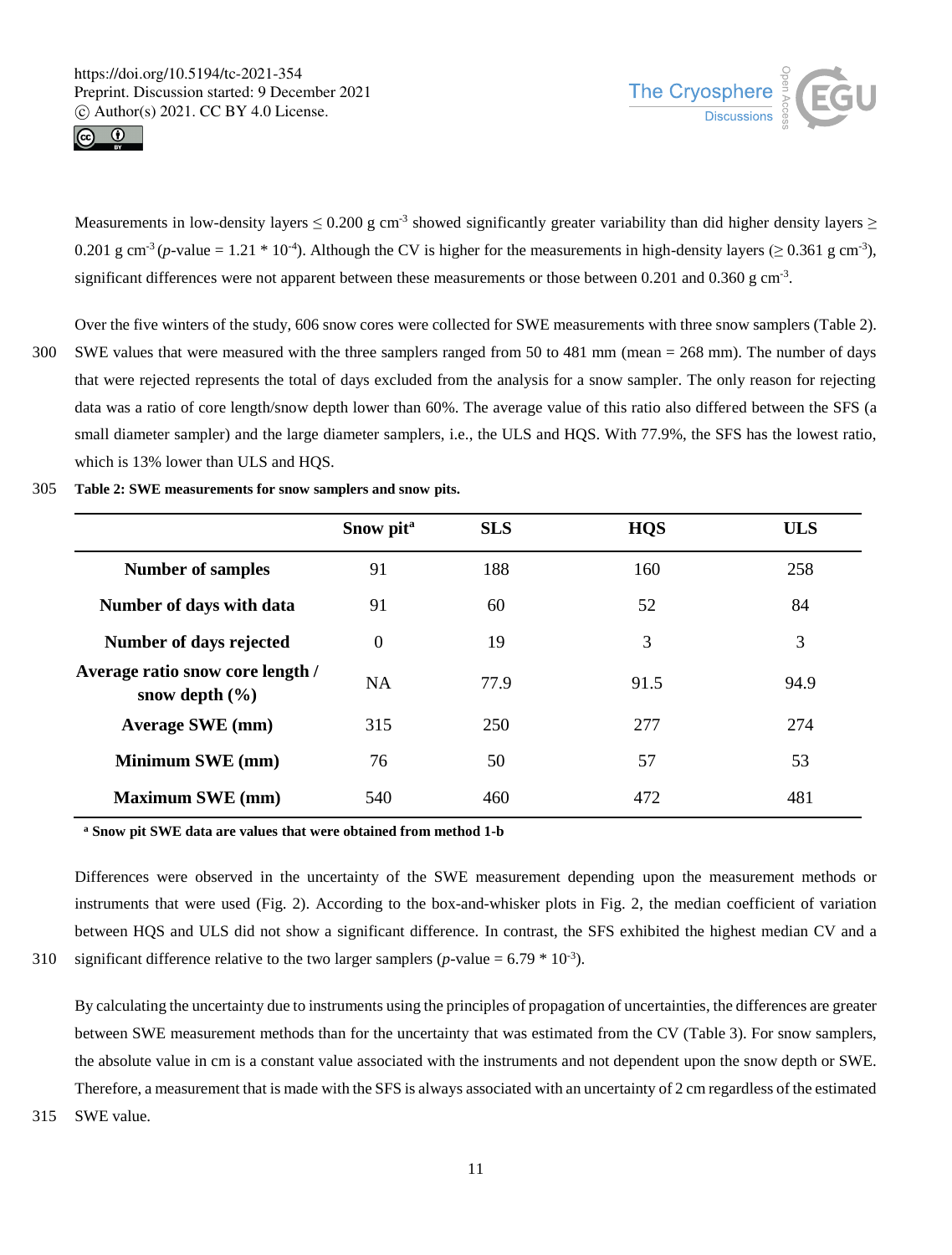





**Figure 2: Coefficient of variation of SWE that was measured with three snow samplers: the Standard Federal sampler (SFS); the HQ Sampler (HQS); and the UL Sampler (ULS). Boxes represent 25th and 75th percentiles. Bars inform of the lowest and highest quartiles, excluding the outliers represented by the dots. The middle line in each box shows the median of the data.** 

- 320 For the snow pit methods, the snow density is not estimated with a single measurement for the total snow cover, but by several measurements in each snow layer. Therefore, the absolute uncertainty in cm of SWE would be dependent upon the number of snow layers. For example, uncertainty (in cm) that was associated with a SWE measurement of a snow pit would be two-fold greater if there are 10 snow layers rather than five snow layers. There is no direct relationship between uncertainty and snow depth, except that there will be generally more snow layers in a deeper snow cover.
- 325 **Table 3: Uncertainties of the snow pit and snow samplers**

|                                                          | Snow pit 1-a<br>$& 1-b$ | Snow pit 2 | <b>SLS</b> | <b>HQS</b> | <b>ULS</b> |
|----------------------------------------------------------|-------------------------|------------|------------|------------|------------|
| Uncertainty $CV(%)$                                      | <b>NA</b>               | <b>NA</b>  | 5.94       | 4.15       | 4.19       |
| Average uncertainty due to<br>instruments (cm of SWE)    | 3.51                    | 2.37       | 2.00       | 0.88       | 0.55       |
| Average uncertainty due to<br>instruments $(\% )$        | 11.40                   | 7.12       | 10.40      | 4.07       | 2.61       |
| Minimum uncertainty due to<br>instruments $(\% )$        | 4.68                    | 1.93       | 4.35       | 1.85       | 1.15       |
| <b>Maximum uncertainty due to</b><br>instruments $(\% )$ | 23.64                   | 16.83      | 40.00      | 15.35      | 10.47      |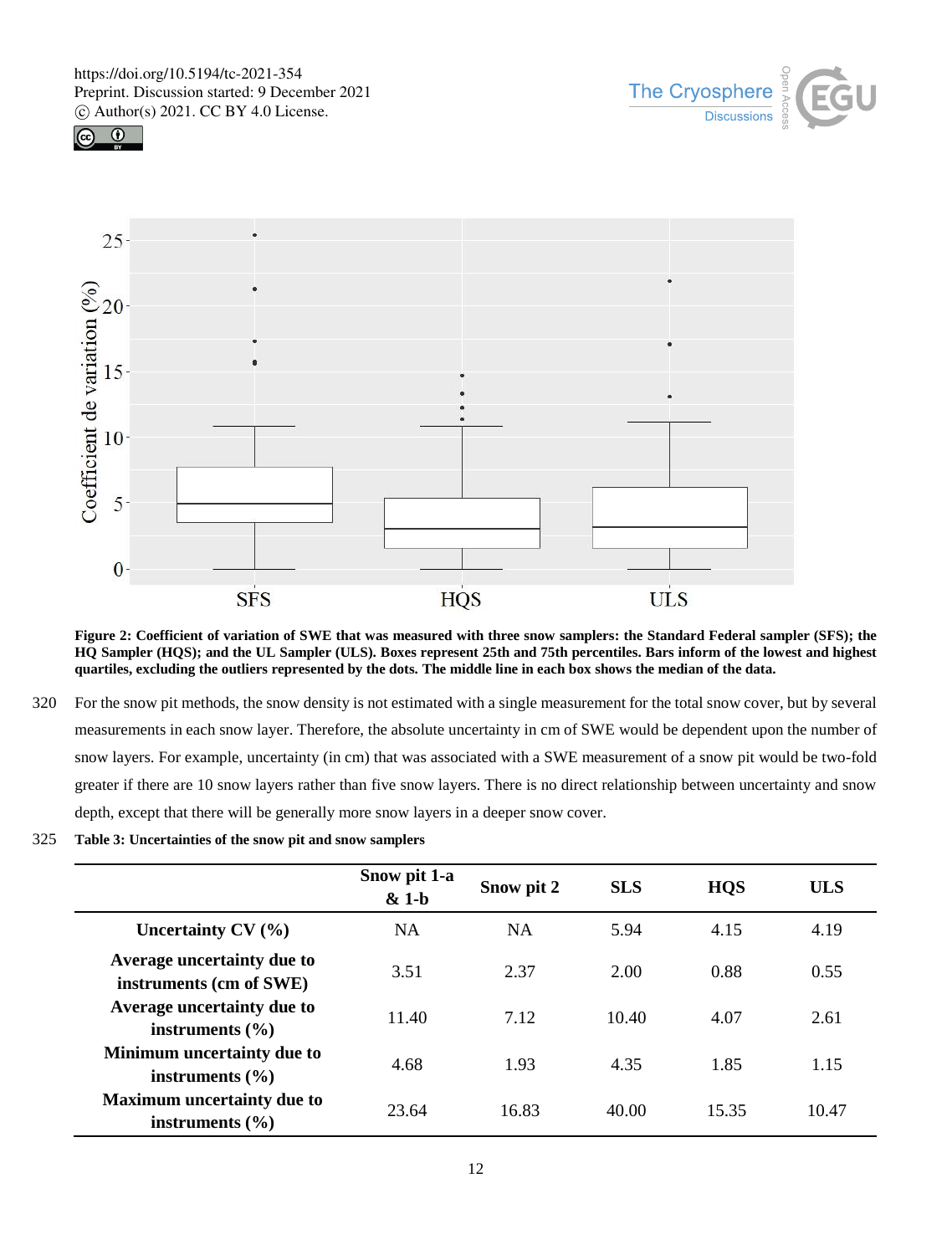but also higher than those of the snow samplers.





Compared to the relative uncertainty due to instruments (%), the SFS displayed the greatest value for snow samplers, i.e., more than twice the HQS uncertainty, and almost four times the ULS uncertainty. To provide some perspective, the minimum uncertainties of SFS and snow pit methods 1-a and 1-b were higher than the average uncertainty of the HQS and ULS. For the snow pit methods 1-a and 1-b, the results are shown in the same column in Table 3 because the two calculation methods used 330 the same measurements, i.e., density and thickness of each measurable snow layer. With respect to the two snow pit calculation methods, snow pit method 2 had an average uncertainty due to instruments that was lower than snow pit methods 1-a and 1-b,

#### **3.2 Measurement error**

Measurement error was calculated using the UL sampler as a reference. The mean bias error (MBE) results suggest that all 335 SWE measurement methods overestimate SWE compared to the ULS (Fig. 3). A mean bias error value close to zero means small error, corresponding to a very close agreement with the ULS. A high positive value means the method overestimates SWE, while a negative value means that SWE is underestimated. The snow sampler method with the lowest error is the HQS  $(1.60\%)$ . SFS has a significantly greater MBE than the HQS ( $p$ -value = 0.0192). MBE varies from one snow pit calculation method to another, ranging from 16.6% to 26.2%. Snow pit methods 1-a and 1-b did not significantly differ from one another 340 (*p*-value = 0.237). Snow pit method 2 had the greatest snow pit MBE and, therefore, the highest error of all of the SWE





**Figure 3: Mean bias error of the different SWE measurement methods relative to the UL sampler, which was used as SWE reference. The value above each boxplot is the average MBE for each method. Boxes represent 25th and 75th percentiles. Bars inform of the**  345 **lowest and highest quartiles, excluding the outliers represented by the dots. The middle line in each box shows the median of the data.**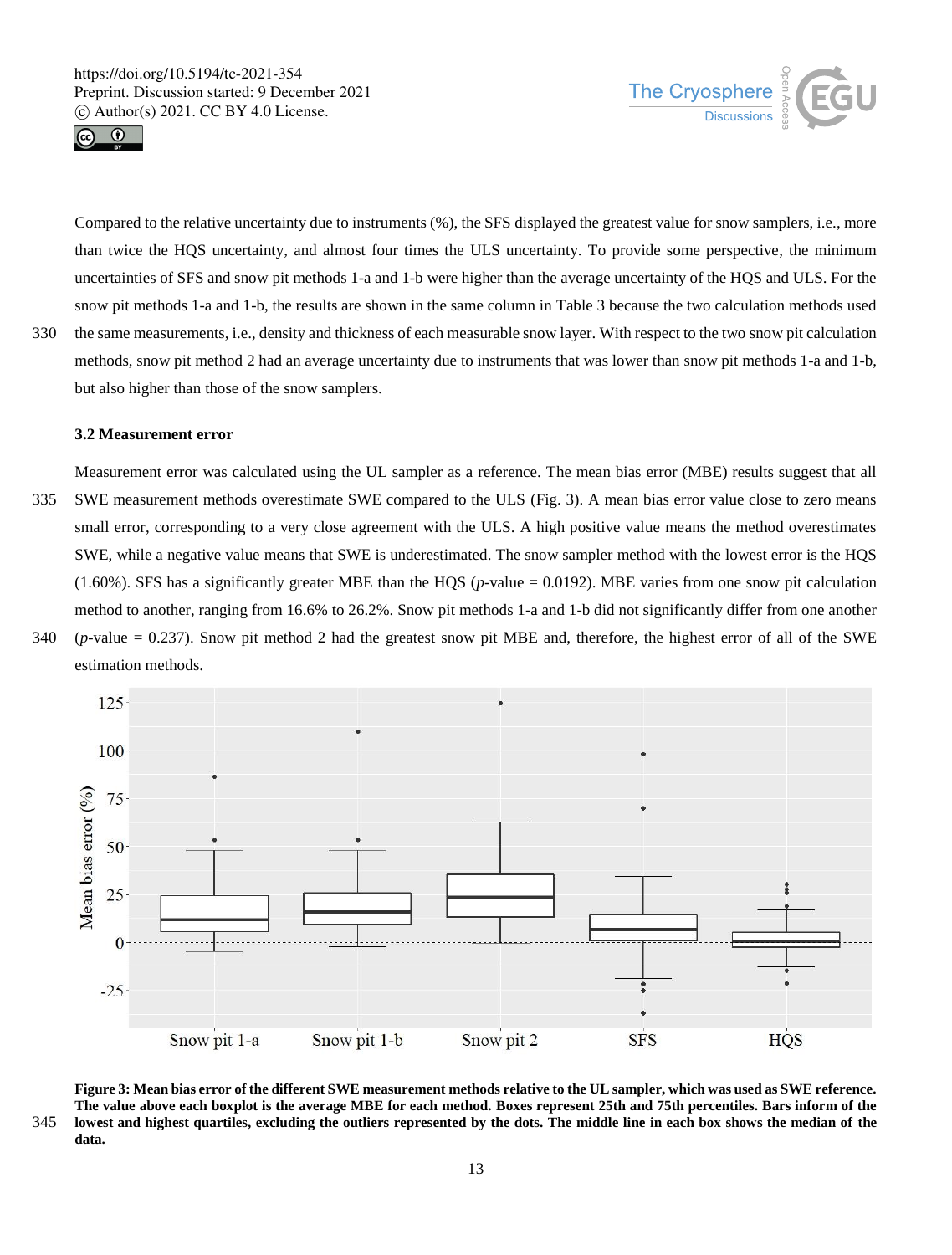



#### **3.3 Sampled volume**

Depending upon the sampling method that is used to estimate SWE, the sampled snow volume that is required to obtain the former varies greatly from one method to the next (Fig. 4). For the three snow samplers that were used in this study, the 350 sampled volume exhibits a strong linear relationship with the increase in snow depth (*R*² > 0.93). The snow pit had a weaker relationship between snow depth and the volume sampled  $(R^2 = 0.46)$ .





The volume of snow that was sampled for snow pits depends not only upon snow depth, but also upon the number of distinct 355 snow layers. Since all layers that were thinner than 5 cm were not sampled, while all layers that were thicker than 5 cm were sampled three times, regardless of their thickness, the volumes that were sampled originated from one layer (750 cm<sup>3</sup>) to 10 layers (7500 cm<sup>3</sup>). For the same snow depth, a snow cover with several layers of snow would have a larger sampled volume than a snow cover with a lower number of snow layers. For example, the maximum snow volume that could be sampled (7500 cm<sup>3</sup>) represents a snow pit 154 cm deep, with 10 sample layers. In terms of snow depth (148 cm) for the second snow pit, only 360 five snow layers were sampled, totalling a snow volume of only 3750 cm<sup>3</sup>.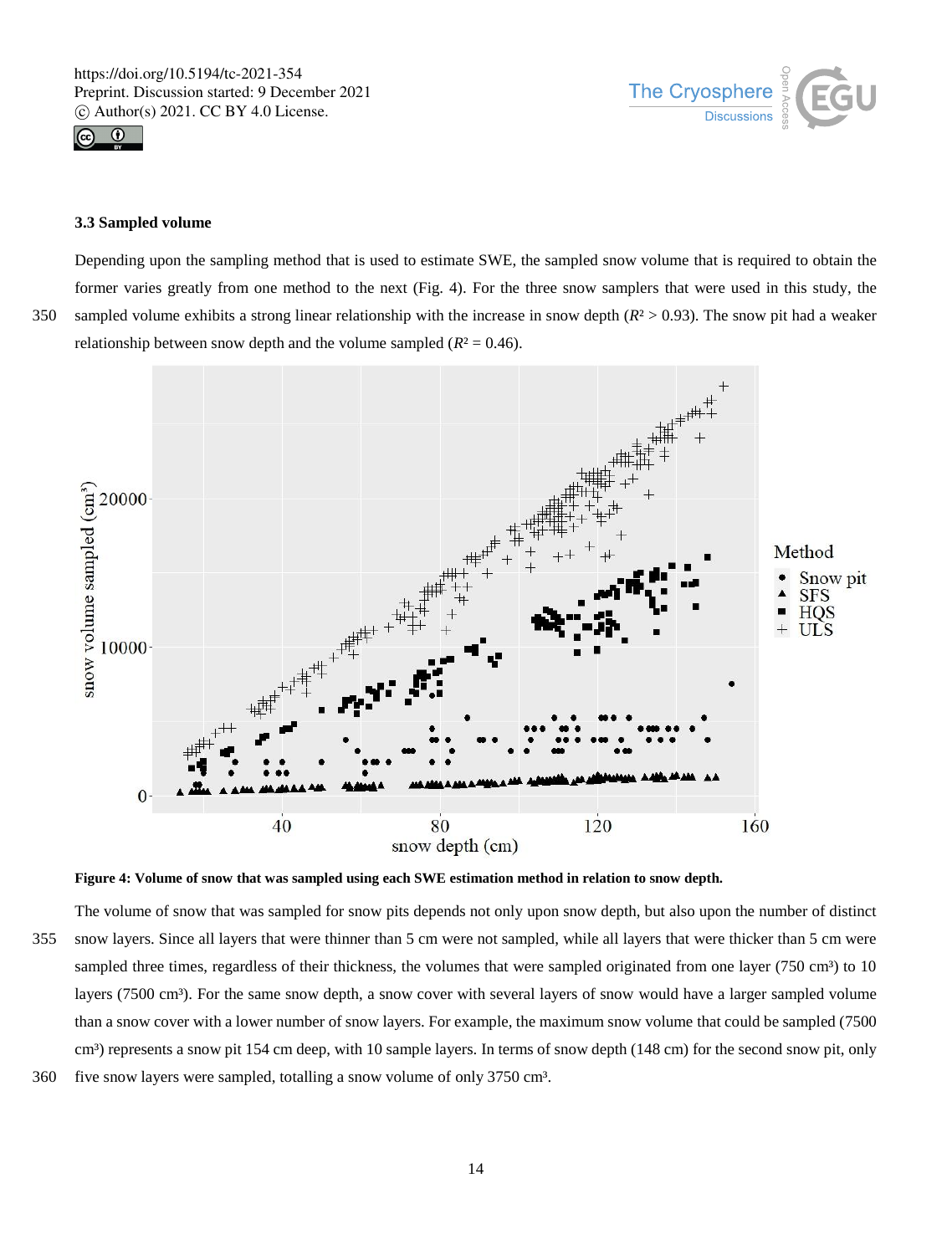



## **4 Discussion**

#### **4.1 SWE measurements**

Using data that were taken at the same location for five consecutive winters, this study allows a unique comparison among different methods of SWE measurement. With about 88% of the measurements being made by two observers, the bias that is

- 365 induced by differences between observers is low. By having snow measurements taken throughout the winter instead of on a single day, i.e., covering periods of snow accumulation or melting, the results that were obtained reflect the performance of the methods under study in several snow conditions. By comparing data that were always taken on a flat area at the NEIGE site, the spatial influence on the results is small. Thus, the uncertainty and measurement error results are mostly representative of the performance of the applied methods and not of particular spatial or environmental conditions.
- 370 For the 91 days of snow sampling, it is interesting to noted that there is a difference in the number of samples between the SLS and the ULS, whereas the two samplers should have taken the same number of snow cores. This difference of 70 additional measurements for the ULS is explained by the difference in diameter between the two samplers. When ice layers are found in the snow cover, a small diameter sampler like the SLS had a greater chance of forming a plug blocking the opening than would larger diameter samplers. The average ratio that was measured between snow core length and snow cover thickness supports
- 375 this hypothesis. It is further strengthened by the fact that the sampling method, which was applied meticulously, rejected all samples showing possible snow loss during core extraction. The lower average ratio that was obtained for the SLS (77.9%) is related to the highest number of days that the SFS was rejected, i.e., 19 days of measurements. For 19 field trips, it was not possible to obtain a minimum of three snow cores with a ratio between snow core length and the snow cover thickness  $\geq 60\%$ . This problem was observed by Dixon and Boon (2012) in Ontario under similar snow conditions; indeed, the SFS requires
- 380 resampling much more frequently than does the larger snow sampler. For their two larger snow samplers tested, i.e., the Meteorological Service of Canada (I.D.= 7.1 cm; 39 cm²) and the SnowHydro (I.D.= 6.2 cm; 30 cm²), these authors respectively obtained snow cores of more than 88% and 90% of measured snow depth, which was similar to results obtained with the ULS and HQS. The choice of a 60% ratio by the MELCC in Quebec is rather low compared to other jurisdictions. For example, the Government of British Columbia requires a minimum ratio of 80% in their snow courses protocol (BC
- 385 Ministry of Environment, 1981). With an average ratio lower than 80, it then would be even more difficult to obtain valid snow cores with SFS under our conditions. This difference clearly indicates limitations to the use of the Standard Federal sampler. Although the data that were taken in this study do not permit its verification, the ratio of 77.9% that was obtained for SFS is likely an underestimate. When measuring the length of the snow core, it is necessary to perform several manipulations with the sampler, such as removing it from the ground, and checking and possibly removing the plug at the opening of the SFS.
- 390 Unlike ULS and HQS, the snow core length is noted after removing the SFS from the snowpack. This additional manipulation can cause compaction of the snow core and, therefore, result in a ratio that was lower than what was actually present. For ULS and HQS, only three days had to be rejected and this was not because of the ratio. For one day with very cold air temperatures, it was not possible to weigh the snow cores of the ULS and the HQS due to a malfunction of the electronic scale. For the HQS,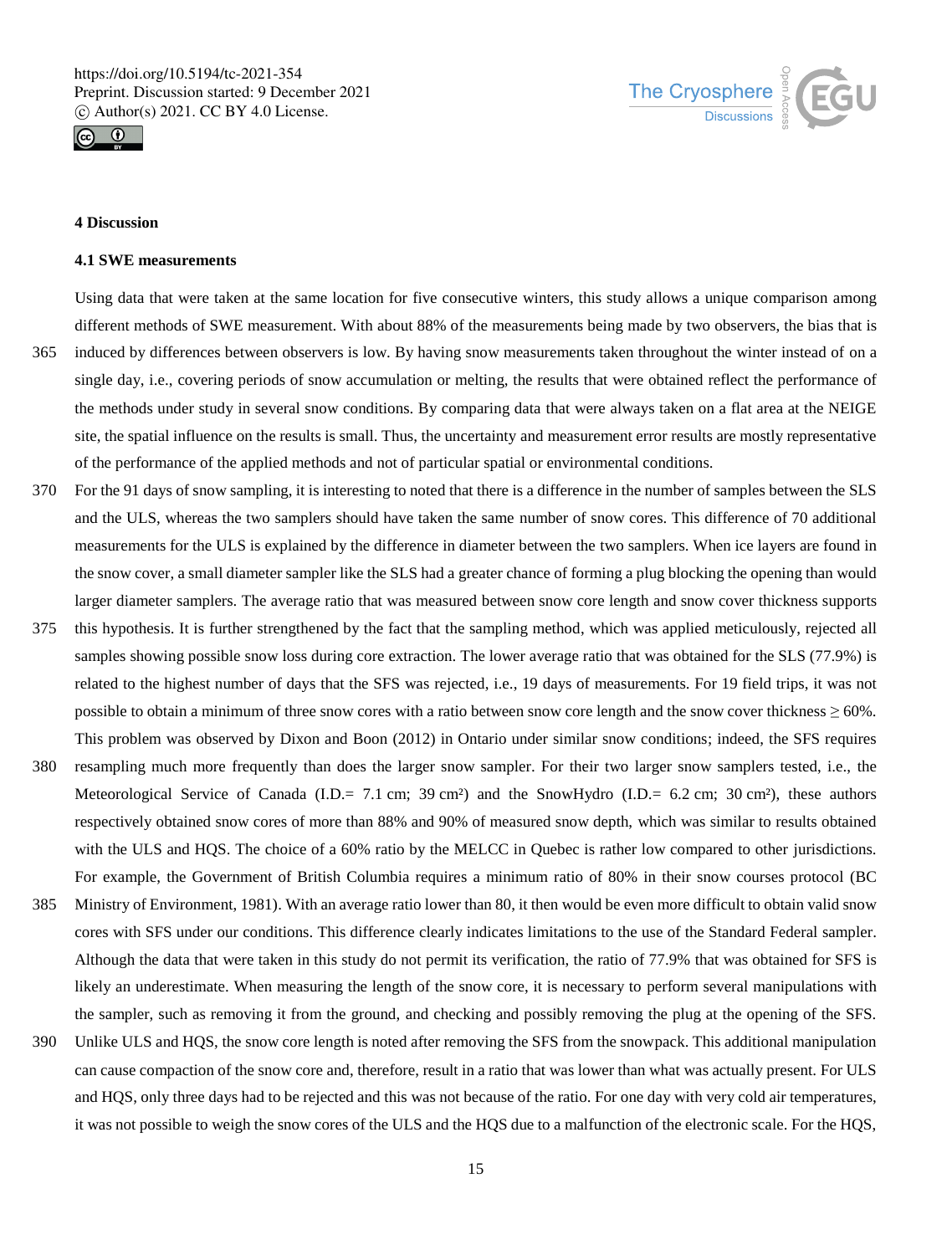



snow that was retained inside the tube blocked the sampler for two days, thereby preventing reliable measurements from being 395 taken. With its aluminum design, ULS temperature will rise on hot and sunny days. When the surface of the snow tube is too hot, the snow will more easily stick to the insides, which becomes very difficult to dislodge. Under these exceptional weather conditions, the advantage goes to the ULS since snow will not stick to the PVC material. Dixon and Boon (2012) made the same observation in their comparison of the Standard Federal sampler with the SnowHydro, which is constructed of polycarbonate. This difference in the number of days with appropriate sampling of the snow cover highlights the limitations 400 of each type of snow sampler. Although the large snow samplers have greater reliability in obtaining SWE measurements in

- our winter conditions, it must be considered that this does not apply to all snow-covered areas. Since large snow samplers rely on the insertion of a base plate to extract the snow core from the snow cover, most of them are constructed as single section samplers (i.e.: ULS and HQS). In order to avoid the use of a base plate, samplers of smaller diameter are generally used (i.e.: SFS) and made of multiple sections Although this was not tested in our study, it is not advisable to take a measurement in
- 405 several stages when the snow depth is greater than the length of the snow sampler (López-Moreno et al., 2020). In regions with a snow covers deeper than the maximum length of single section samplers, such as mountains or glaciers, multiple sections samplers are recommended.

## **4.2 Uncertainty**

This study made it possible to compare the uncertainty of different methods of estimating SWE. The uncertainty of the studied 410 methods is quantified from two measures of dispersion, i.e., the coefficient of variation (CV) and the uncertainty due to instruments, which leads to different interpretations. For snow samplers where several measurements were made every field trip, a calculation of the standard deviation and the coefficient of variation could be done to represent the uncertainty. While only one snow pit was produced each field trip, the uncertainty due to instruments was calculated for each method according to the principles of propagation of uncertainties that would allow methods to be compared with one another. These are two

- 415 results representing the measurement uncertainty, but the interpretation of these measures of variation is different. The CV is evaluated from the repeatability of the measurements that are carried out, and therefore is included without distinguishing many random and systematic effects that are associated with uncertainty, such as the effects of snow and weather conditions when data are collected or the bias that is related to the observer who is performing the measurement. We can therefore assume that the CV overestimate the absolute uncertainty of a measurement method. Yet, the uncertainty due to instruments can
- 420 underestimate the uncertainty of a measurement method (Lindberg, 2000). It only considers the precision of the instruments that are used to calculate the SWE. This corresponds to a theoretical uncertainty that can be calculated without being based upon field measurements, but only on the methodology being employed (i.e., instruments and equations being used). This difference may explain why snow samplers, for which the uncertainty was estimated using both methods, had the lowest absolute uncertainty due to instruments. For example, for a SWE of 280 mm (approximately the average SWE), the absolute
- 425 uncertainty that was obtained with the CV is  $\pm$  16 mm,  $\pm$  12 mm and  $\pm$  12 mm of SWE for SFS, HQS and ULS, respectively. For uncertainty due to instruments, the results are  $\pm 20$  mm,  $\pm 8$  mm and  $\pm 6$  mm of SWE for SFS, HQS and ULS, respectively.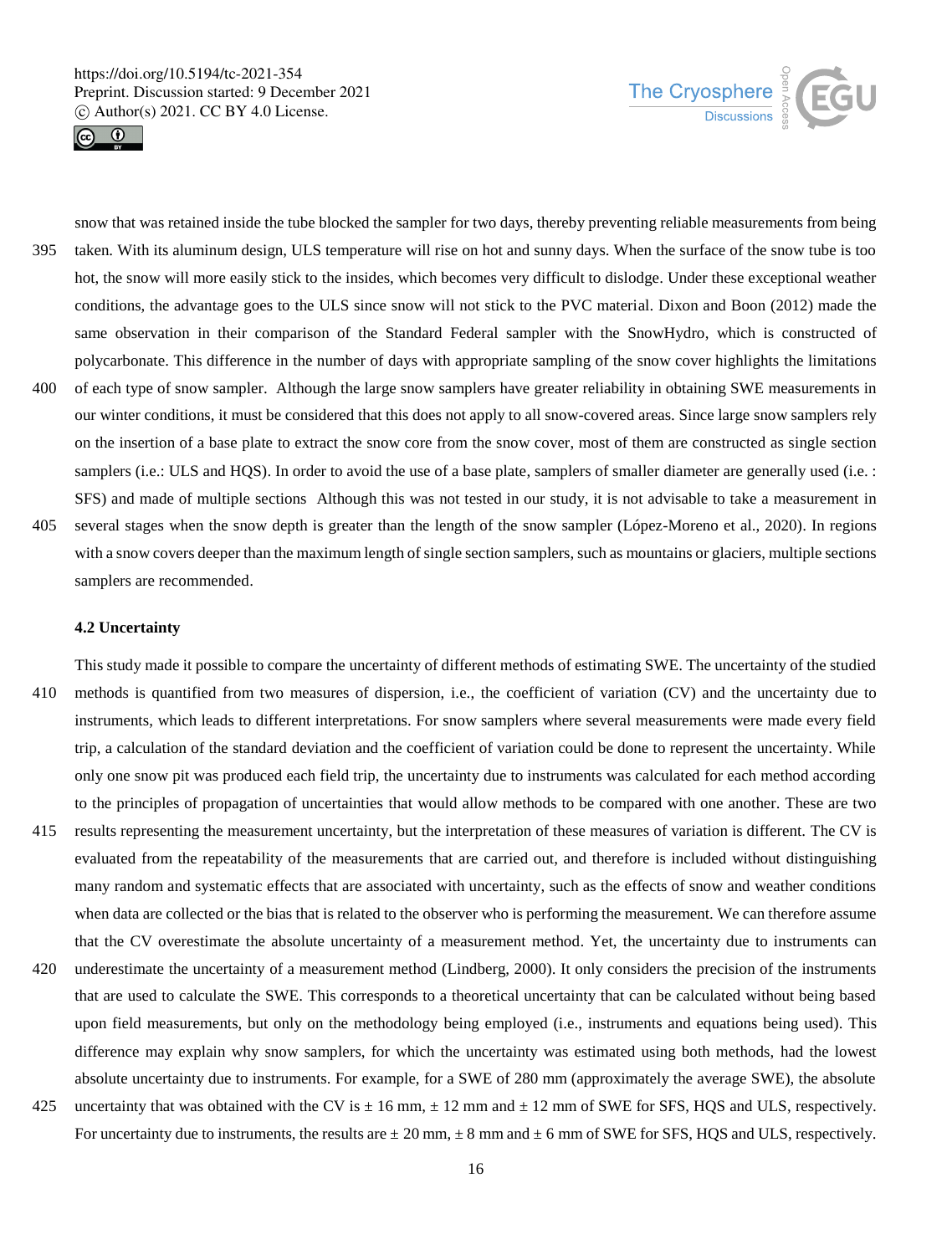



The SFS showed an absolute uncertainty due to instruments that was so great that the SWE must be a minimum value of 336 mm for the uncertainty that was estimated by the CV to become the highest result. This point is exceeded at 212 mm and 131 mm for HQS and ULS, respectively.

- 430 From the estimated coefficients of variation, it was possible to compare the uncertainty of each snow sampler that was used. Although the two large diameter samplers are made of different materials, their CVs do not show any significant difference. This result suggests that the choice of aluminum or PVC in the construction of a snow sampler does not affect the variability in repeated measurements for large snow samplers. Further, this suggests that the higher CV that was obtained for SFS is not attributable to the materials that were used in its design. Two reasons may explain the higher CV for the SFS, namely the low
- 435 precision of the spring balance that used and the smaller diameter of the sampler. For each measurement that is made with the SFS, there is an uncertainty of  $\pm 2$  cm of SWE. As mentioned by Farnes et al. (1983), this should not be simply interpreted as being due to low precision of the spring balance. Consideration should also be given to an observer's capability of properly reading the scale under field conditions. With a scale that is graduated only to 2 cm of SWE increments, together with the effects of wind and the weight of the full sampler, reading the SWE value is sometimes more arbitrary than with a digital scale.
- 440 Although directly related, having a smaller diameter results in sampling a smaller volume of snow. As shown in Fig. 4, SFS is the method for collecting the smallest snow volume for a given snow depth. A small difference in mass for a small volume will result in a greater difference in SWE between two measurements. These two elements, arising from the difficulty using the SFS, are simply not encountered when measuring with HQS and ULS. The digital scale that is used to weigh the snow sample from HQS and ULS has better precision than the spring balance of the SFS. For comparison, the digital scale has an
- 445 precision of  $\pm 20$  g, which is equivalent to  $\pm 0.18$  cm of SWE, while the spring scale has a precision that is more than 10 times lower with  $\pm 2$  cm of SWE. Also, the volume taken at each measurement is respectively, on average, 12 and 20 times larger for ULS and HQS than for SFS.

A portion of the uncertainty of the snow pit can be explained by the uncertainty of density measurements that are made using the density cutter. The density cutter that we used (i.e., edged, volume  $= 250 \text{ cm}^3$ ) showed the least variability for snow layers

- 450 with densities between 0.201 g cm<sup>-3</sup> and 0.360 g cm<sup>-3</sup>. For these layers, which represented 60% of the measurements that were performed, the coefficient of variation is below 5%. This result agrees with the studies of Conger and McClung (2009), who obtained a CV of 3.5% for the same density range, using a similar density cutter. Also, in concordance with this earlier study, the variability that we measured is greater for density measurements in snow layers with estimates less than  $0.200$  g cm<sup>-3</sup> or greater than 0.361 g cm<sup>-3</sup>. As seen in this study and in the study of Conger and McClung (2009), a snow layer with a density
- 455 that is less than 0.200 g cm<sup>-3</sup> is typical of newly fallen snow. This drier snow is characterized by weak cohesion between each of the snow grains. When using a density cutter in this type of snow, it is difficult to insert the cutter without pushing the snow further into the snowpack and avoiding snow compaction. This phenomenon can lead to overestimation of the snow layer density and, therefore, SWE. For snow layers with densities greater than 0.361 g cm<sup>-3</sup>, it may be difficult to insert the density cutter into the snow cover and close the sampler with its metal plate. When the plate is slid over the cutter to close the sample
- 460 before removing it from the snowpack, snow grain aggregates will likely come off the sample. This results in subsampling of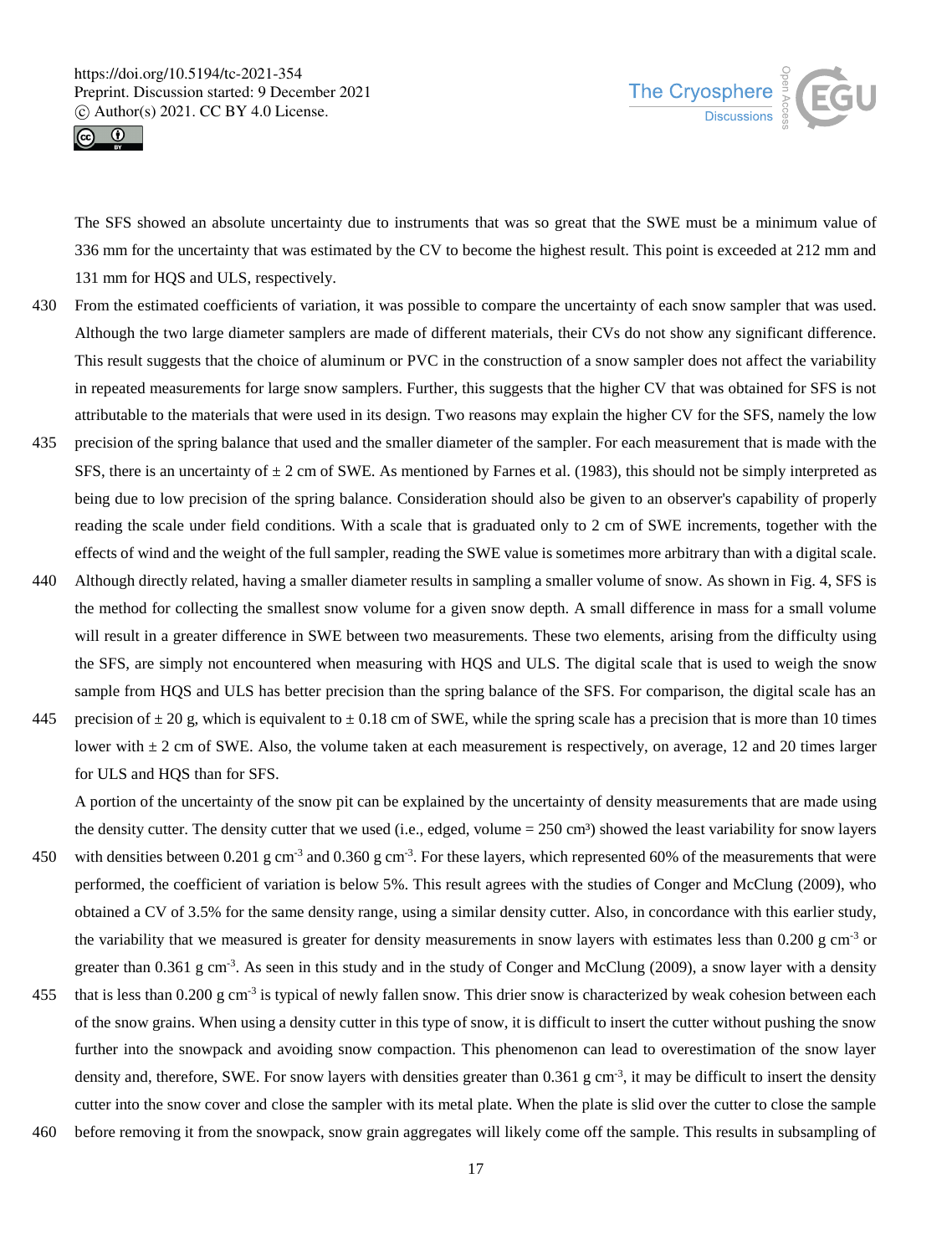



the volume of snow that is actually required. These two phenomena incur errors in snow density measurements, which explain the greater variability in low- and high-density layers. It must be emphasized that the CV of the density cutter is not equivalent to the CV of the snow pit. It represents only a portion of the uncertainty of the snow pit, which also includes the multiple measurements of snow density and snow thickness over many snow layers.

- 465 For each method of SWE estimation that was used in this study, uncertainty due to instruments has been calculated. The method with the greatest uncertainty is the snow pit based upon cumulative layers (methods 1-a and 1-b), with a value of 11.40%. Although this value is high, recall that measurements taken to estimate the density of each snow layer are precise. For a single snow layer, the average uncertainty of the density that is attributable to the digital scale being used is 3.52%. This uncertainty is similar to the HQS and ULS, which have the lowest uncertainties. The high uncertainty for snow pit methods 1-
- 470 a and 1-b can be explained by two factors. First, unlike snow samplers where the SWE estimate is made from a single measurement, the snow pit requires numerous measurements in each snow layer to obtain a SWE value. Although each measurement that is taken individually has a low uncertainty, the snow pit SWE calculation requires the sum of SWE for each snow layer as well as their uncertainties according to the statistical principles of propagation of uncertainties. Second, the absolute uncertainty for the measurement of snow depth is always  $\pm$  0.5 cm for each layer, but its relative uncertainty would
- 475 be higher for thin layers such as ice layers. The relative uncertainty of a 1 cm-thick ice layer will then be 50%. Thus, the presence of a large number of snow layers will generally be associated with the presence of thin snow or ice layers, which may also explain the high uncertainty for snow pit methods 1-a and 1-b.

For snow pit method 2, the results have an uncertainty lower than snow pit methods 1-a and 1-b, but higher than those of the three snow samplers. This method resulted in a lower uncertainty due to instruments compared to the other snow pit methods

- 480 for two reasons. First, method 2 does not use the measurement of the thickness of each snow layer; rather, it uses total snow depth. Although both methods used the same tape measure with the same precision  $(\pm 0.5 \text{ cm})$ , the relative uncertainty that is associated with snow depth would be lower from a single measurement (method 2) than from the sum of numerous snow layer thicknesses (methods 1-a and 1-b). Second, the same number of density measurements is used for all snow pit methods, but these measures are not used the same way in their respective calculation processes. For method 2, the density measurements
- 485 of the different snow layers are used to calculate an average density. The propagation of uncertainties would be different when calculating an average density where the uncertainty associated with a variable would be lower if it is estimated from an average than from a single measurement (Lindberg, 2000). This principle then considers that uncertainty would be lower with higher numbers of measurements. The uncertainty associated with snow pit method 2 remains higher than the three snow samplers due to the high uncertainty that is associated with ice layers. The portion of the uncertainty that is due to instruments
- 490 relative to the SWE of ice layers represents about 78% of total uncertainty, while ice layers generally represent 14% of total snow depth. The uncertainty remains high because the total thickness of ice layers is calculated from the sum of the individual thicknesses of each ice layer. The relatively high absolute uncertainty that is associated with thickness measurements of generally thin ice layers, therefore, leads to a high uncertainty that is associated with this variable.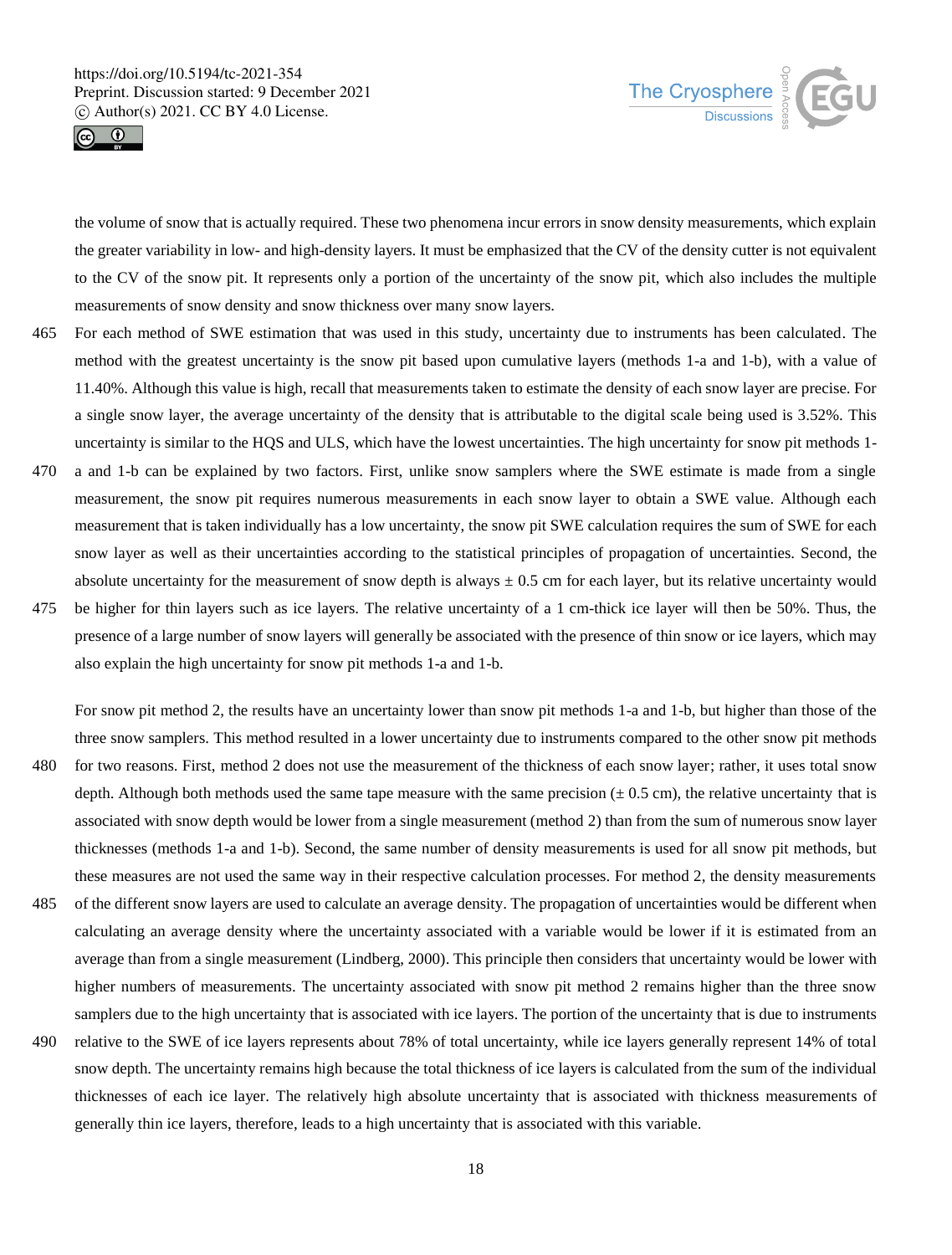



## **4.3 Measurement error**

- 495 All results and observations that were made during this study demonstrated that the UL sampler was the method that best represented the SWE reference. The results of uncertainties due to instruments or according to the coefficient of variation show that the ULS has the lowest uncertainty. The large diameter of its opening makes it less sensitive to ice layers when taking measurements than when using the SFS. In addition, the ULS allows a larger snow volume to be collected for estimating SWE, which suggests that its estimate is more accurate. The results of the ratio between snow core length and snow depth of 94.9%
- 500 suggests that the entire snow cover was collected in a SWE measurement. These observations agree with the study by Farnes et al. (1983), who reported that SWE measurement made with a PVC tube (I.D.  $= 5.2$  cm; 21 cm<sup>2</sup>) showed values similar to those obtained by the Glacier sampler. In this way, it is possible to consider that the ice layers are included in the estimation of the SWE by the ULS. By observing soil residue at the base of the snow core, it can be determined that the soil surface snow layer is included without loss in the measurement. This differentiates it from snow pits, where ice layers are not sampled, but
- 505 rather calculated indirectly under the assumption that their density is always constant. Similar conclusions can be made for the Hydro-Québec sampler. HQS was not selected as a reference in mean bias error calculations simply because it was not used for the entire duration of the current study.

As shown in Fig. 3, mean bias error estimates reveal that almost all other methods overestimate SWE when compared with the ULS. Sharing characteristics with ULS, the HQS has the smallest error, with MBE values that are close to zero. Although

- 510 mean MBE of the SFS suggests that SWE is overestimated, the box-and-whisker plot in Fig. 3 illustrates high variability, where 23% of the results are underestimated compared to ULS. This result is related to the high uncertainty of the Standard Federal sampler. Although it is possible under certain conditions to obtain accurate results, its design generates greater variability in the presence of ice layers, for example, which makes it less accurate overall than a sampler with a larger diameter. For the MBE results that were obtained from snow pits, it is possible to explain the overestimation of these methods by the
- 515 calculation of the ice layers. Due to the low precision of the tape measure that was used  $(\pm 0.5 \text{ cm})$  and the difficulty of measuring the thickness of thin ice layers, their thickness is generally overestimated and so is the SWE. With the meteorological conditions that were encountered in our study area, multiple thin ice layers are frequently observed through the snowpack. Although thin, a poor estimate of the SWE of these high-density layers will affect the estimate for the entire snow pit. For ice layers that are thicker than 1 cm, some field observations suggest that SWE is also overestimated for these layers.
- 520 While it was established in the Methods section that these layers have a density of 0.7175 g cm<sup>-3</sup>, their true density is possibly lower. During measurement, clear ice layers were not distinguished from ice layers containing a proportion of snow. These latter layers of ice are generally formed early in winter. With the increasing accumulation of snow and the transformation of the snow cover, these ice layers would be thicker and sometimes metamorphosed from the fusion of several layers of thin ice and snow. By not being able to adequately describe the proportion of ice and snow in these dense layers, they are characterized
- 525 in the data as ice layers; it is likely that their densities are less than  $0.7175$  g cm<sup>-3</sup>. Although layers of this type with a thickness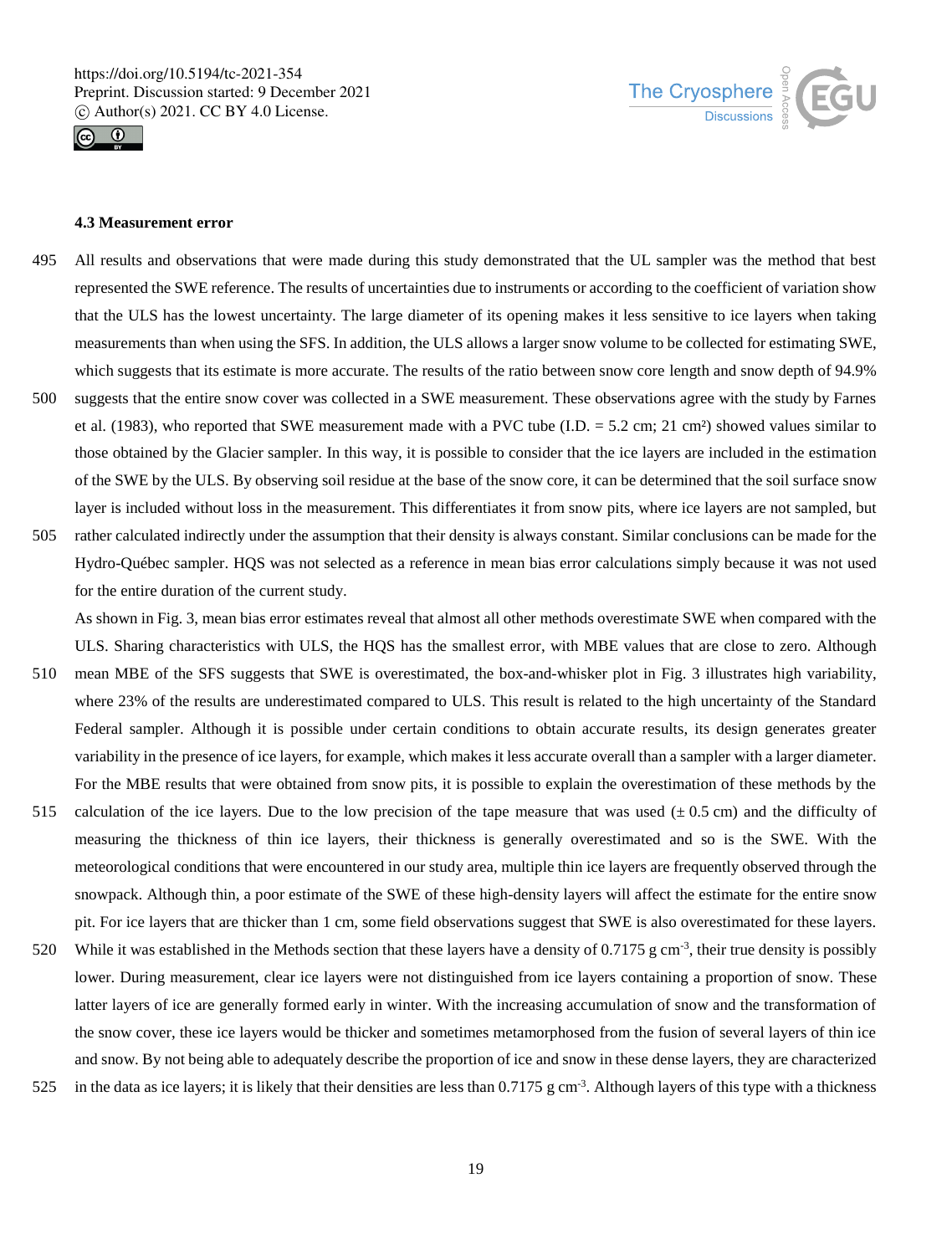



of more than 5 cm have been treated as snow layers, it is probable that ice layers between 2 and 5 cm thick contribute and may explain the overestimates that are observed for snow pits 1-a, 1-b and 2.

When comparing the SFS to SWE that was obtained by either a volumetric pit or with the Glacier sampler, Farnes et al. (1980, 1983) showed that SFS was overestimated by 10%, similar to the results that were obtained in this study. Yet, these results are

- 530 different from those that were obtained by Dixon and Boon (2012), where the SFS exhibits values that are similar to the SWE reference. In this study, it is the samplers with larger diameter, i.e., the MSC and SnowHydro, which underestimate the SWE by 6 to 12%. We assume that this difference is due to the choice of the SWE reference. In Dixon and Boon (2012), the selected SWE reference was the snow pit, that they consider to be the most accurate method. If we had also chosen the snow pit as a SWE reference, we would have obtained results following the same trend as Dixon and Boon (2012), where large samplers
- 535 underestimate SWE. This difference highlights the importance of the choice of the reference for evaluating the error of SWE measurement methods.

While this study takes a different look at the snow pit method, we believe more studies are needed. It would be interesting to compare the different methods employing snow pits from data where several snow pits would be excavated during the same field trip, whereas only one was done in this study. It would be possible to better compare the difference between the cumulative

- 540 layer method and the average density method, i.e., snow pit methods 1 and 2, respectively. Our results made it possible to answer our second objective, which is to identify the method representing the most appropriate reference of the "true" SWE. Based upon our uncertainty and measurement error results, we believe that large snow samplers are better methods of estimating the "true" SWE than the snow pit, especially when they are conducted according to the usual methods that we have studied. Our results for the SFS suggest that different jurisdictions using it should consider replacing it. Although large snow
- 545 samplers require more effort and time in the field to take measurements, they have the considerable advantage of providing a much more consistent and more accurate estimate of SWE than does SFS.

## **5 Conclusions**

This study made it possible to compare different snow samplers with one another in terms of uncertainty and measurement error. With analyzes that were based on data taken in five consecutive winters, and always in the same specific location and 550 under varying snow conditions, it was possible to quantitatively describe the performance of different SWE estimation methods by reducing environmental and temporal effects as much as possible.

Contrary to literature reports, snow pits are using sampling methods that generate a high SWE measurement uncertainty, based upon small snow samples, thereby resulting in overestimated and inaccurate SWE values. Although snow density measurements that are taken individually in each snow layer of the snow pit have relatively low uncertainty, the weaknesses

555 of these methods arise from applying the principles of propagation of errors; summation of numerous measurements that are performed for the many layers constituting the complete snow cover cumulate these individual uncertainties. Despite its higher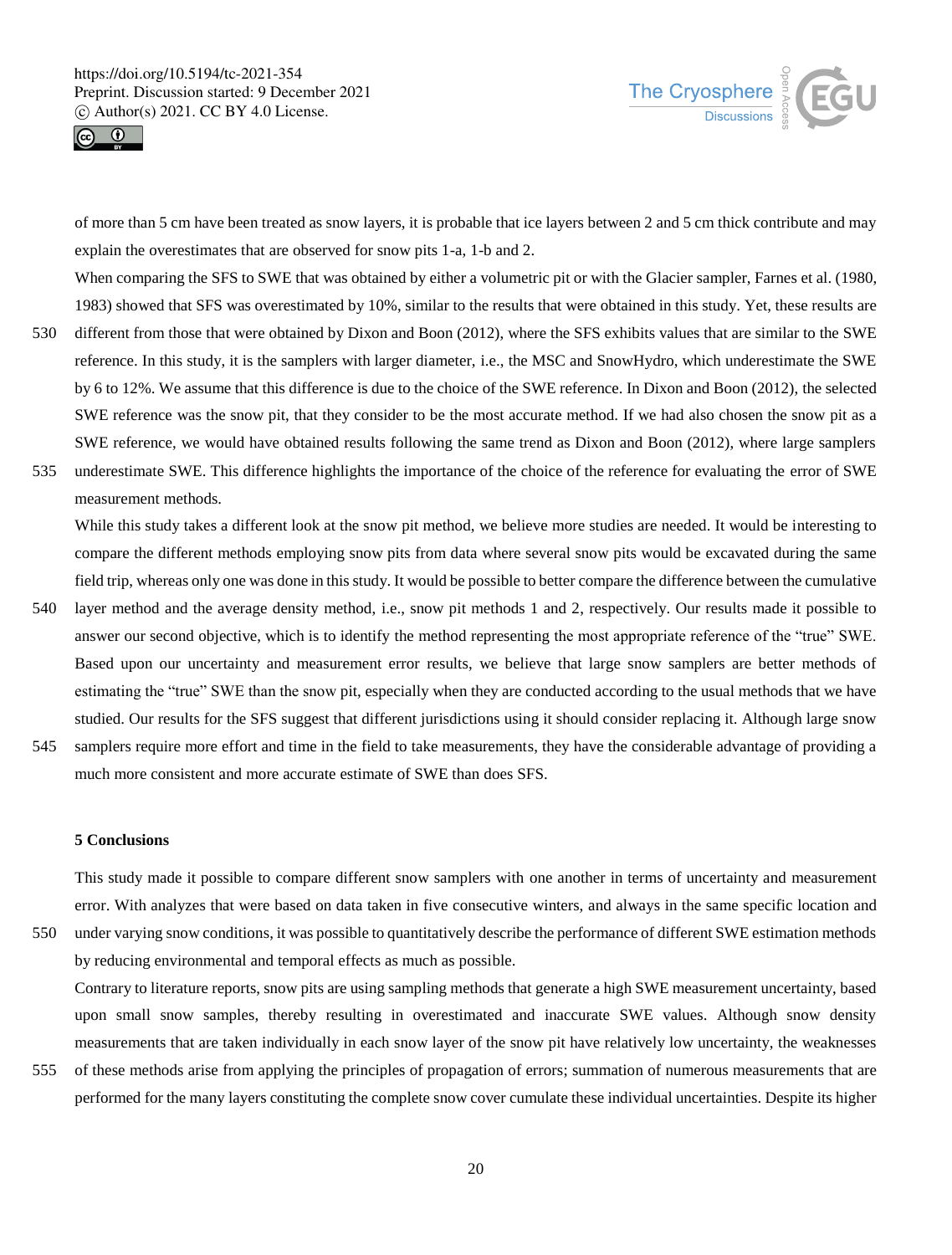



uncertainty and measurement error in estimating SWE compared to large-sized samplers, snow pits remain a highly pertinent method for a better understanding of snowpack stratification.

- The results that were produced by this study made it possible to reassess the uncertainty and measurement error of SWE 560 measurements that were obtained using the Standard Federal sampler (SFS), in addition to documenting for the first time the performance of the *Hydro-Québec* sampler (HQS) and *Université Laval* sampler (ULS). For organizations wishing to evaluate the performance of hydrological models or automatic SWE sensors, the results that have been produced by this study bring a better understanding to the methods that are already in place or which they plan to use. Uncertainty and measurement error results demonstrate that large diameter samplers, such as HQS and ULS, are the best methods for estimating "true" SWE. Due 565 to the sampling of the large volume of snow at each measurement, an uncertainty less than 5% and the ability to take reliable
- measurements under different snow conditions, large diameter samplers can be used with confidence in obtaining a reference SWE value.

#### *Data availability*

Data are available from the authors upon request.

#### 570 *Author contributions*

SJ conceptualized and initiated the study. MBG and SJ carried out field work. MBG performed the data processing and analysis, prepared the figures and tables, and wrote this manuscript. SJ contributed to review and improve this manuscript.

#### *Competing Interests*

The authors declare that they have no conflict of interest.

#### 575 *Acknowledgements*

We would like to thank all partners supporting the projects that were conducted at the NEIGE site, namely the *Ministère du Développement Durable et de la Lutte contre les Changements Climatiques* (MDDELCC), Environment and Climate Change Canada (ECCC), Global Water Futures (GWF) and Campbell Scientific. We thank the *Forêt Montmorency* team for their help with the work on the NEIGE site. We also thank *Hydro-Québec*, especially Alexandre Vidal and Christian Bouchard, for their

580 participation and the donation of the *Hydro-Québec* snow sampler ("*Super Carottier*"), which could be added to the protocol. We thank W.F.J. Parsons who did a linguistic revision of this article. Finally, special thanks are due to all those individuals who contributed to the collection of numerous high-quality manual snow data over five winters: Cédric Gilbert, Amandine Pierre, Guillaume Arbor, Frédéric Poirier, Charles Villeneuve, Benjamin Bouchard, Kathy Pouliot and Olivier Ferland.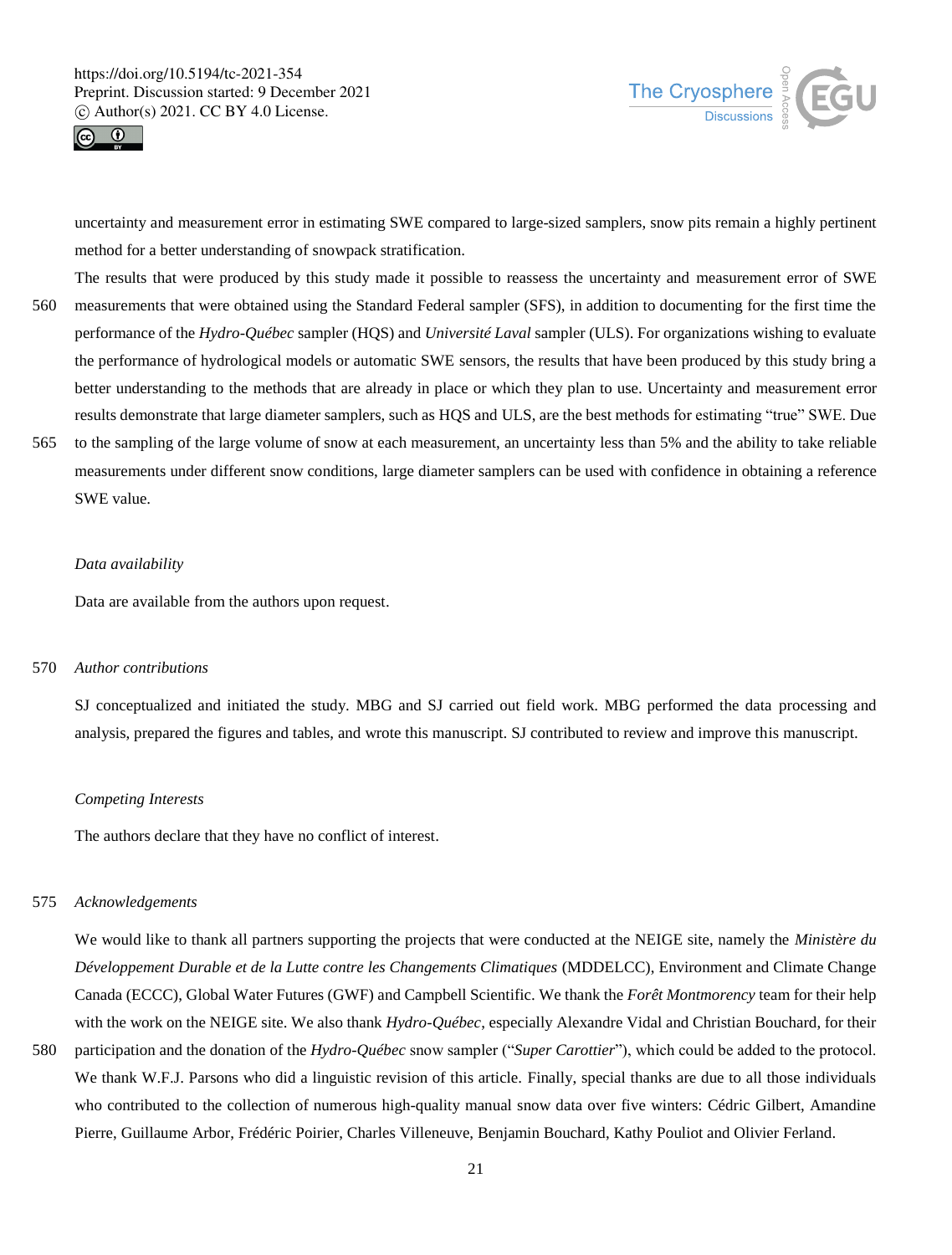



# **References**

- 585 BC Ministry of Environment: Snow Survey Sampling Guide, Victoria., 1981.
	- Beaumont, R. T.: Field accuracy of volumetric snow samplers at Mt. Hood, Oregon, Phys. Snow Ice, 1, 1007–1013, 1967.

Beaumont, R. T. and Work, R. A.: Snow sampling results from three samplers, Hydrological Sciences Journal, 8, 74–78, doi:10.1080/02626666309493359, 1963.

Choquette, Y., Ducharme, P. and Rogoza, J.: CS725, An Accurate Sensor for the Snow Water Equivalent and Soil Moisture

590 Measurements, International Snow Science Workshop Grenoble, Chamonix Mont-Blanc, 7-11 Oct. 2013, 931–936, 2013. Church, J. E. and Elges, C.: Snow surveying: its principles and possibilities, Geogr. Rev., 23, 529–563, 1933. Conger, S. M. and McClung, D. M.: Comparison of density cutters for snow profile observations, J. Glaciol., 55, 163–169, doi:10.3189/002214309788609038, 2009.

Dixon, D. and Boon, S.: Comparison of the SnowHydro snow sampler with existing snow tube designs, Hydrol. Process., 26, 595 2555–2562, doi:10.1002/hyp.9317, 2012.

Elder, K., Dozier, J. and Michaelsen, J.: Snow accumulation and distribution in an Alpine Watershed, Water Resour. Res., 27, 1541–1552, doi:10.1029/91WR00506, 1991.

Environment and Climate Change Canada (ECCC): Canadian Climate Normals 1981-2010 Station Data, ECCC, Canada, available at: https://climate.weather.gc.ca/climate\_normals/results\_1981\_2010\_e.html?stnID=5682&autofwd=1, last access: 600 8 November 2021.

Farnes, P. E., Goodison, B. E., Peterson, N. R. and Richards, R. P.: Proposed metric snow samplers, 1980 Western Snow Conference, Laramie, Wyoming, 15-17 April 1980, 107–119, 1980.

Farnes, P. E., Peterson, N. R., Goodison, B. E. and Richards, R. P.: Metrication of manual snow sampling equipment, 50th Annual Western Snow Conference, Reno, Nevada, 20-23 April 1982, 120-132, 1982.

- 605 Farnes, P. E., Goodison, B. E., Peterson, N. R. and Richards, R. P.: Metrication of Manual Snow Sampling Equipment, Final report Western Snow Conference, Spokane, Washington., 19-21 April 1983, 106 pp., 1983. Fassnacht, S. R., Heun, C. M., López-Moreno, J. I. and Latron, J.: Variability of snow density measurements in the Rio Esera Valley, Pyrenees Mountains, Spain, Cuad. Investig. Geogr., 36, 59–72, doi:10.18172/cig.1227, 2010. Fierz, C., Armstrong, R. L., Durand, Y., Etchevers, P., Greene, E., McClung, D. M., Nishimura, K., Satyawali, P. K. and
- 610 Sokratov, S. a.: The International Classification for Seasonal Snow on the Ground (ICSSG), Tech. Rep., IHP-VII Technical Documents in Hydrology No. 83, IACS Contribution No. 1, UNESCO-IHP, 2009. Freeman, T. G.: Snow survey samplers and their accuracy, Proceedings of the 22nd Annual Meeting of the Eastern Snow Conference, Hanover, New Hampshire, 4-5 Feb 1965, 1–10, 1965.

Goodison, B. E.: Accuracy of snow samplers for measuring shallow snowpacks: an update, Proceedings of the 35th Annual 615 Meeting of the Eastern Snow Conference, Hanover, New Hampshire, 2-3 Feb. 1978, 36–49, 1978.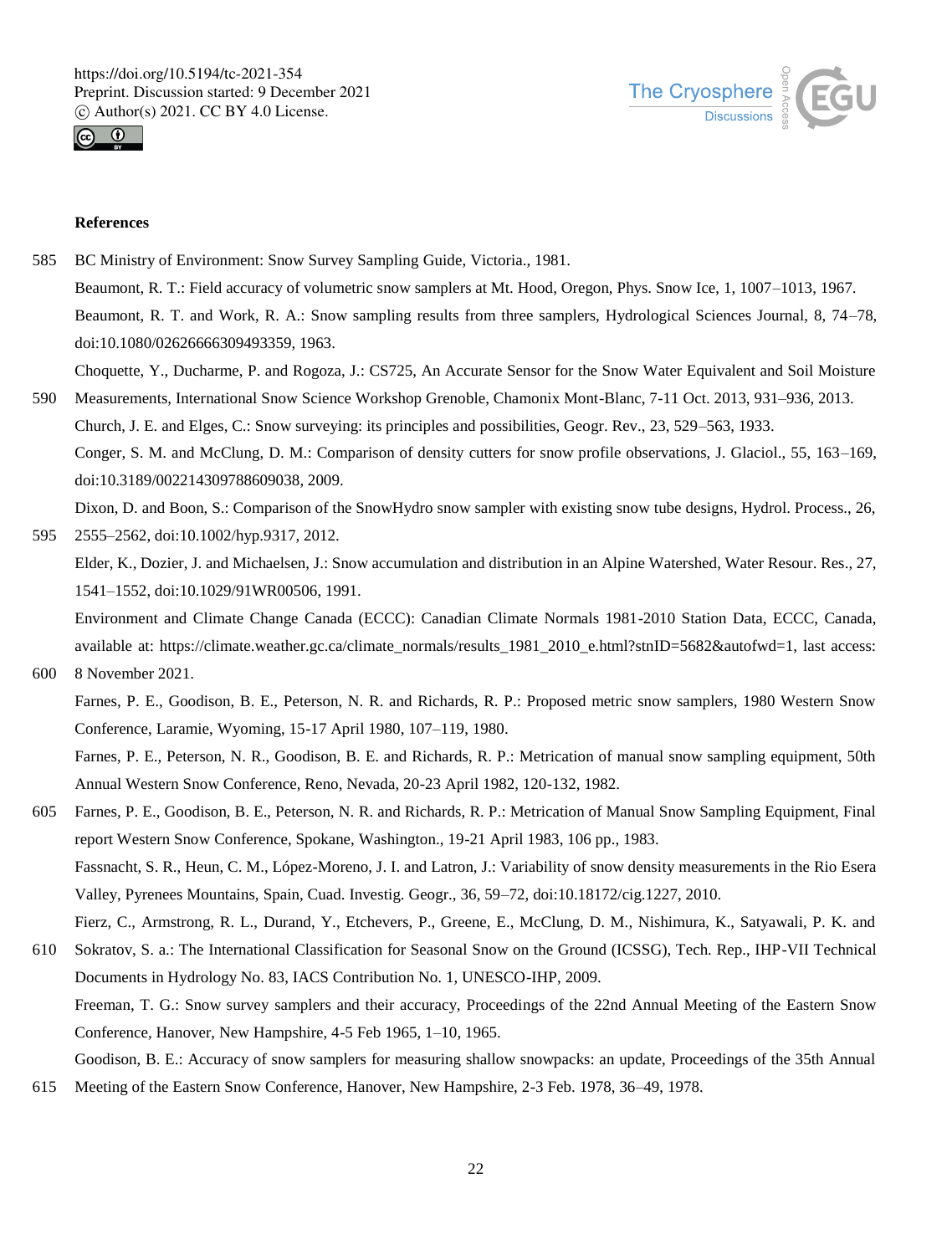



Goodison, B. E., Ferguson, H. L. and MacKay, G. A.: Measurement and data analysis, in Handbook of Snow: Principles, Processes, Management and Use, 191–274, Pergamon Press Canada, Toronto, Canada, 1981.

Goodison, B. E., Glynn, J. E., Harvey, K. D. and Slater, J. E.: Snow surveying in Canada: A perspective, Can. Water Resour. J., 12, 27–42, doi:10.4296/cwrj1202027, 1987.

620 Henkel, P., Koch, F., Appel, F., Bach, H., Prasch, M., Schmid, L., Schweizer, J. and Mauser, W.: Snow water equivalent of dry snow derived from GNSS carrier phases, IEEE Trans. Geosci. Remote Sens., 56, 3561–3572, https://doi.org/10.1109/TGRS.2018.2802494, 2018.

JCGM: Evaluation of measurement data—Guide to the expression of uncertainty in measurement, Int. Organ. Stand., Geneva, 50, 134, 2008

- 625 Kinar, N. J. and Pomeroy, J. W.: Reviews of Geophysics Measurement of the physical properties of the snowpack, Rev. Geophys., 53, 481–544, doi:10.1002/2015RG000481, 2015a. Kinar, N. J. and Pomeroy, J. W.: SAS2: the system for acoustic sensing of snow, Hydrol. Process., 29, 4032–4050, 2015b. Lindberg, V.: Uncertainties and error propagation – Part I, in: Manual on Uncertainties, Graphing and Vernier Caliper, Rochester Institute Technology, Rochester, New York, USA, 2000.
- 630 López-Moreno, J. I., Leppänen, L., Luks, B., Holko, L., Picard, G., Sanmiguel-Vallelado, A., Alonso-González, E., Finger, D. C., Arslan, A. N., Gillemot, K., Sensoy, A., Sorman, A., Ertaş, M. C., Fassnacht, S. R., Fierz, C. and Marty, C.: Intercomparison of measurements of bulk snow density and water equivalent of snow cover with snow core samplers: Instrumental bias and variability induced by observers, Hydrol. Process., 34, 3120–3133, doi:10.1002/hyp.13785, 2020.

Mavrovic, A., Madore, J.-B., Langlois, A., Royer, A. and Roy, A.: Snow liquid water content measurement using an open-635 ended coaxial probe (OECP), Cold Reg. Sci. Technol., 171, doi: 10.1016/j.coldregions.2019.102958, 2020.

Ministère du Développement durable, de l'Environnement et des Parcs (MDDEP): Manuel d'instructions à l'usage des observateurs en nivométrie, MDDEP, Direction du suivi de l'état de l'environnement, Québec, Canada, ISBN: 978-2-550- 52028-3 (PDF), 32 pp., 2008.

Nitu, R., Aulamo, O., Baker, B., Earle, M., Goodison, B., Hoover, J., Hendrikx, J., Joe, P., Kochendorfer, J., Laine, T.,

640 Lanzinger, E., Liang, H., Lanza, L., Landolt, S., Rasmussen, R., Roulet, Y. A., Smith, C., Samanter, A., Sabatini, F., Vuerich, E., Vuglinsky, V., Wolff, M. and Yang, D.: WMO intercomparison of instruments and methods for the measurement of precipitation and snow on the ground, 9th International Workshop on Precipitation in Urban Areas, St. Moritz, Switzerland, 6-9 Dec. 2012, 80-85, 2012.

Pierre, A., Jutras, S., Smith, C., Kochendorfer, J., Fortin, V. and Anctil, F.: Evaluation of catch efficiency transfer functions

645 for unshielded and single-alter-shielded solid precipitation measurements, J. Atmos. Ocean. Technol., 36, 865–881, doi:10.1175/JTECH-D-18-0112.1, 2019.

Pomeroy, J. W. and Gray, D. M.: Snowcover accumulation, relocation and management, Bull. Int. Soc. Soil Sci. no, 88, 1995. Proksch, M., Rutter, N., Fierz, C. and Schneebeli, M.: Intercomparison of snow density measurements: Bias, precision, and vertical resolution, The Cryosphere, 10, 371–384, doi:10.5194/tc-10-371-2016, 2016.